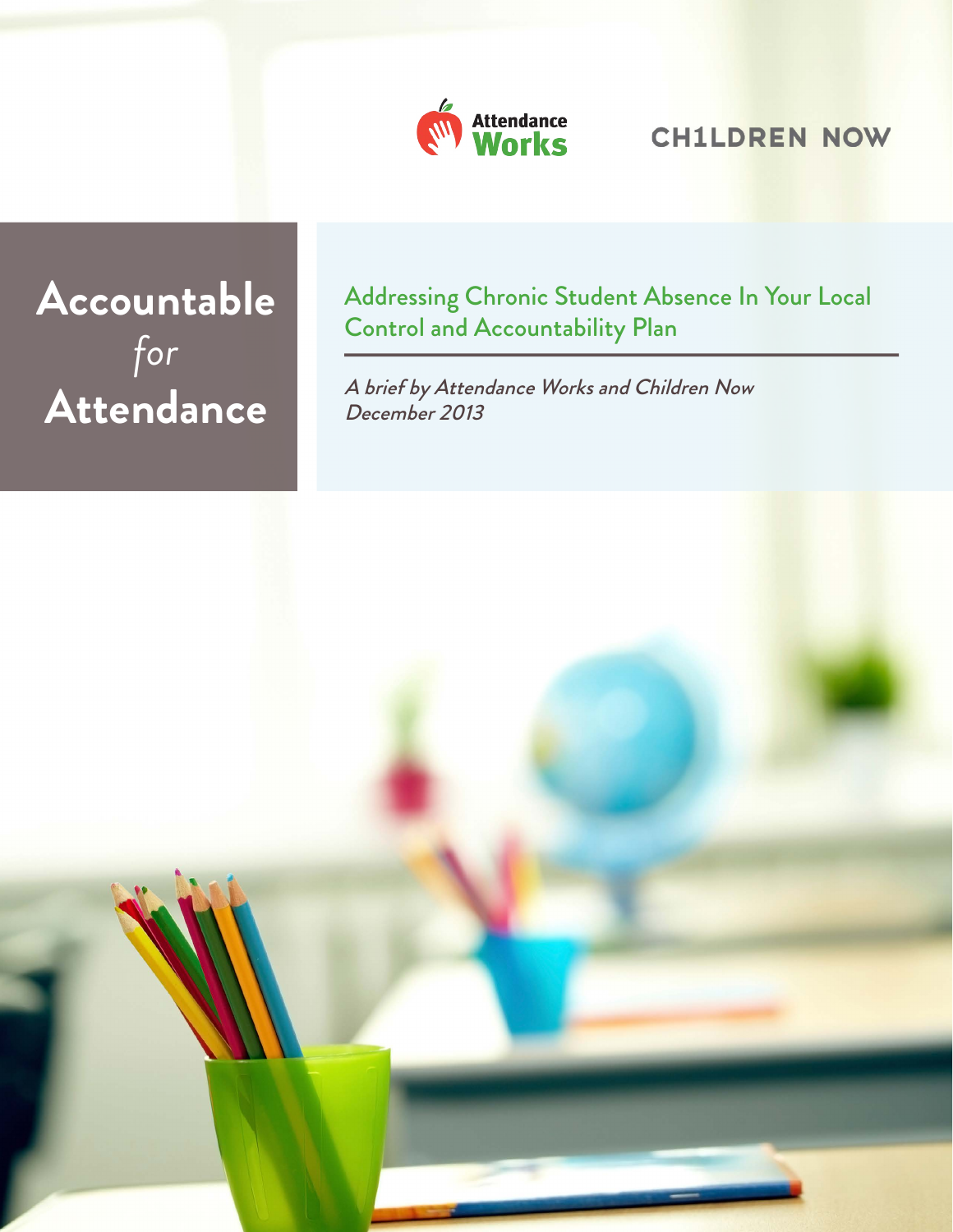## **Introduction**

With the passage of the Local Control Funding Formula (LCFF) in June 2013, school districts throughout California are for the first time required to monitor and address chronic absence. Chronic absence is a key LCFF accountability measure within the *pupil engagement* section of the Local Control and Accountability Plan (LCAP) required for all districts. State education code 60901 defines a chronic absentee as a student who has missed 10% or more of school days for any reason, including unexcused or excused absences and suspensions, over an academic year.

Good attendance is critical to student achievement. Chronic absence — at any age — is one of the best early warning indicators that a student is at risk academically and, if left unaddressed, will eventually drop out. Beginning in kindergarten and even preschool, students who are chronically absent are more likely to have lower third grade reading scores; this is especially true if they are living in poverty and experience more than one year of chronic absence.<sup>1</sup> By middle and high school, chronic absence is associated with lower graduation rates for all students regardless of their socioeconomic status.  $2 \cdot$  If too many students are chronically absent, it can slow down instruction for the entire classroom as teachers repeat material for absentee students.3

# **The Local Control Funding Formula**

The Local Control Funding Formula (LCFF) targets funding to districts based upon the extent to which they serve high-needs students — those in lower-income households, English learners and foster youth. It also enables far greater local discretion over the use of funds.

At the center of the LCFF implementation infrastructure is the LCAP, a three-year plan, updated annually, that aligns a district budget with identified priorities. Due by July 1 of each year, the LCAP provides an opportunity to focus on student outcomes as the driving factor for how districts and communities invest scarce resources. These outcomes consist of eight required state priorities (see Appendix A) including *School Climate* and *Pupil Engagement*  along with specific indicators for each.

As part of the Pupil Engagement priority, local accountability plans are required to establish *annual goals*  and *specific actions* for reducing chronic absence and improving overall student attendance.

#### The good news is that chronic absence

can be significantly reduced when schools, districts, community agencies and families work together to monitor the data, identify and remove barriers for getting students to class and nurture a habit of regular attendance. When students who had been chronically absent begin attending school regularly again, their grades and chances for graduation improve, the latest research reveals.4

3 Terry Spradlin, Katherine Cierniak, Dingjing Shi and Minge Chen. Attendance and Chronic Absenteeism in Indiana: The Impact on Student Achievement, Indiana, University, Center for Evaluation and Education Policy, Education Policy Brief, Vol.10, No, 2, Summer 2012.

<sup>1</sup> Hedy N. Chang & Mariajose Romero. Present, Engaged & Accounted For: The Critical Importance of Addressing Chronic Absence in the Early Grades, National Center for Children in Poverty: September 2008.

<sup>2</sup> Faith Connolly and Linda Olson. Early Elementary Performance and Attendance in Baltimore City Schools' Pre-Kindergarten and Kindergarten, Baltimore Education Research Consortium, March 2012.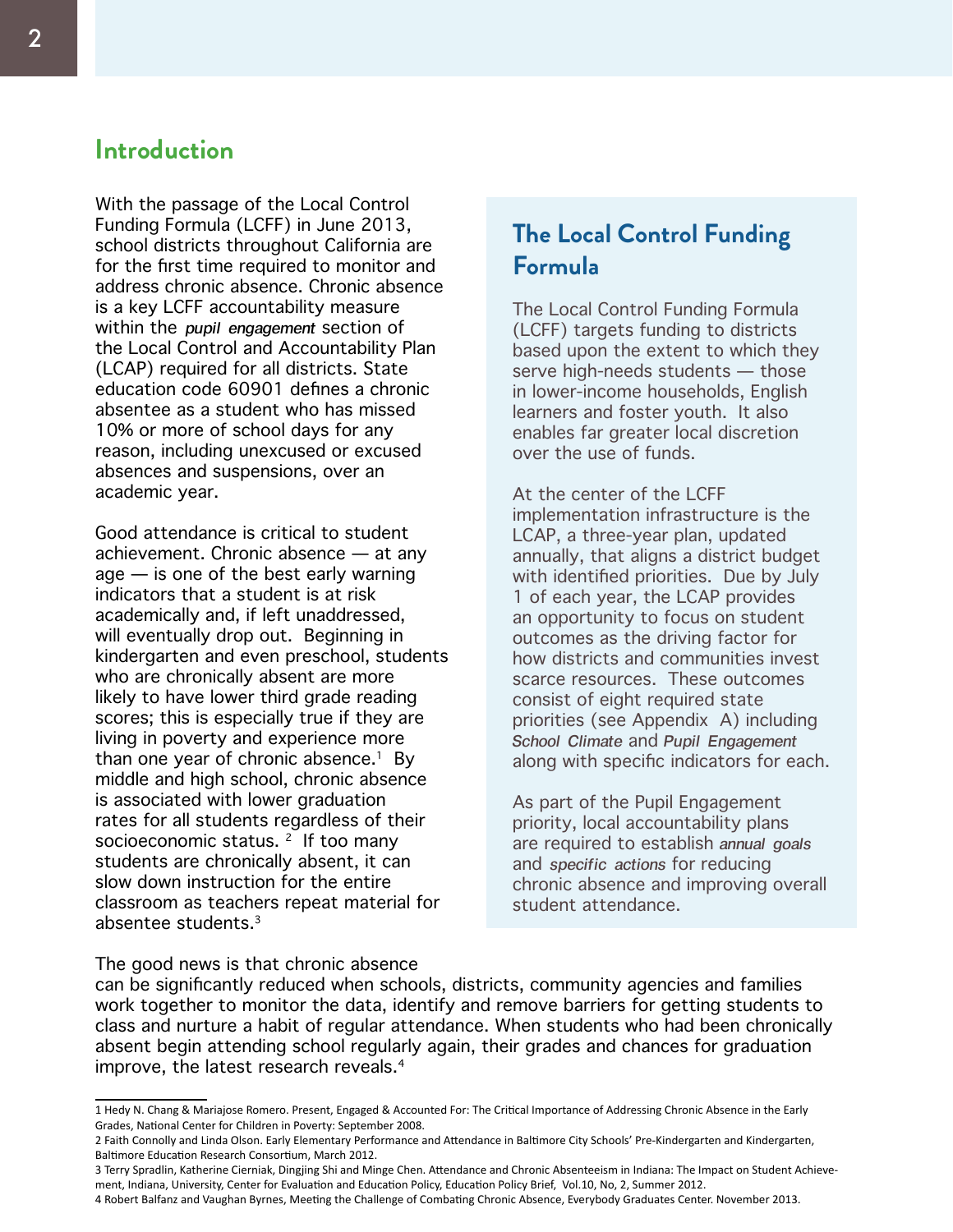This brief is intended to support school boards, county offices, districts, parents and communities in the development of those unique local plans, particularly as they relate to improving attendance and reducing chronic absence. Collaboration between schools and the communities they serve is especially important for addressing chronic absence since schools alone often lack sufficient resources to address many of the key barriers to attendance, such as transportation, health problems and housing insecurity. Since fostering such collaboration does not occur overnight, we recommend districts begin taking steps now to lay the foundation for a strong LCAP. After all, a strategic planning and budgeting process that fully engages all stakeholders is a year-round process.

Even as state guidance is being finalized, districts and community partners can take these key steps, detailed in the pages that follow, to put in place the ingredients that will support strong local plans that reduce chronic absence:

**1. Gather Data:** Determine the extent to which chronic absence is a problem district-wide or for particular schools, grades and student populations.

**2. Ask Why:** Find out why students are missing school and identify common barriers to attendance.

**3. Build Capacity:** Use training and professional development to deepen understanding of effective tools and practices for reducing chronic absence and improving attendance.

**4. Engage stakeholders:** Engage internal and external stakeholders in reviewing the data and identifying solutions that leverage local practices and resources.

**5. Set Targets:** Develop annual goals, specific actions and budgets for inclusion in the LCAP.

### **What Works:** *Oakland Unified School District*

Oakland, Calif., has oriented its entire 37,000+ student school system to reducing chronic absence, making it a key goal in its strategic plan. Over the past several years, the rate of chronic absence has decreased several percentage points to a current level of 10%. Greater reductions occurred in schools most deeply engaged in building a culture of attendance and partnering with community agencies to help chronically absent students come back to class.

Key strategies include:

- » **Providing actionable data** through bi-weekly reports
- » **Creating an Attendance Manual**  with chronic absence intervention protocol
- » **Offering professional development** on a regional and district-wide basis
- » **Requiring annual** chronic absence goal setting as part of the development of school improvement plans
- » **Collaborating with community partners** to craft an [Attendance](http://atschool.alcoda.org/attendance_initiatives)  **[Toolkit](http://atschool.alcoda.org/attendance_initiatives)**
- » **Producing** an attendance [video](http://www.youtube.com/watch?v=gcH6kBNH2FQ)
- » Offering targeted district support to struggling schools
- » **Partnering with public and community agencies** to address student attendance including Oakland Housing Authority, EBAYC and Lincoln Child Center
- » **Celebrating improvements** in schools and encouraging peer sharing
- » Read more [here](http://www.attendanceworks.org/what-works/oakland/)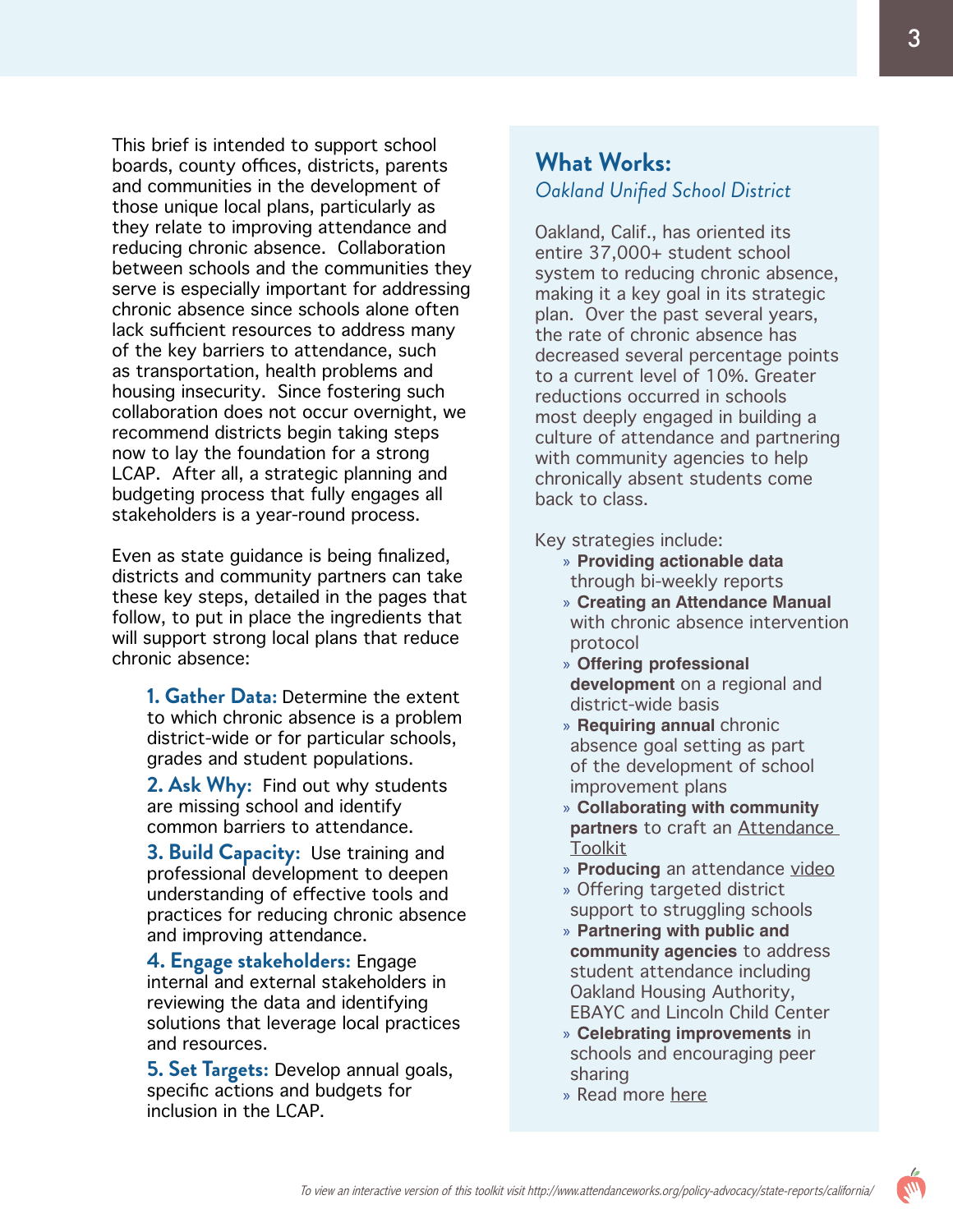# *1. Gather Data:* **Determine the extent to which chronic absence is a problem district-wide and for particular schools, grades and student populations**

The LCAP requires the inclusion of data on chronic absence rates disaggregated by district, school and subgroup. Run your numbers now to identify schools, subgroups and grades that are most affected by chronic absence. Knowing this information can help districts and community partners determine which schools or particular populations of students are most in need of additional assistance and further examination of their attendance barriers.

Don't be surprised to find much higher levels of chronic absence than anticipated based upon average daily attendance and habitual or chronic truancy figures. Average daily attendance (ADA) and truancy data can easily mask chronic absence levels. ADA refers to the percentage of students who typically show up every day.

Unfortunately, even an ADA rate of 95% can mask chronic absence. Consider a school of 200 students, with 10 students absent a day. That school would have a 95% ADA rate, which certainly sounds good. But that percentage doesn't tell you whether, over the course of a year, those 10 empty seats reflect that most of the students are missing a few days or whether a small but still significant minority of students are missing nearly a month of school.<sup>5</sup>

### **Free Technical Assistance Tip!**

Attendance Works offers free selfcalculating Excel spreadsheets to help schools and districts use local attendance data to calculate levels of chronic absence. Embedded with formulas, tables and charts, these spreadsheets are designed to work with any student information system. School districts can upload attendance data and produce an analysis of chronic absence rates by school, grade and LCFF-identified subgroups, as well as a list of absentee students. While they cannot replace a district's regular data system, the tools are helpful for providing a snapshot of the levels of chronic absenteeism in the school or district. These tools—known as the District Attendance Tracking Tool (DATT) and School Attendance Tracking Tool (SATT) — can be obtained at no cost by registering [here](http://www.attendanceworks.org/tools/tools-for-calculating-chronic-absence/) on the Tools and TA page of the Attendance Works website. It is important to keep in mind, however, that districts with sophisticated data dashboard systems may not need to use these tools, though they may benefit from seeing how data is presented in a user-friendly manner in the DATT and SATT.

Keep in mind that truancy and chronic absence do not mean the same thing. Truancy refers to unexcused absences

and, under No Child Left Behind, is defined by each state. In California, truancy is defined

<sup>5</sup> Charles Bruner, Anne Discher and Hedy Chang, Chronic Elementary Absenteeism: A Problem Hidden in Plain Sight, Child and Family Policy Center and Attendance Works, November 2011.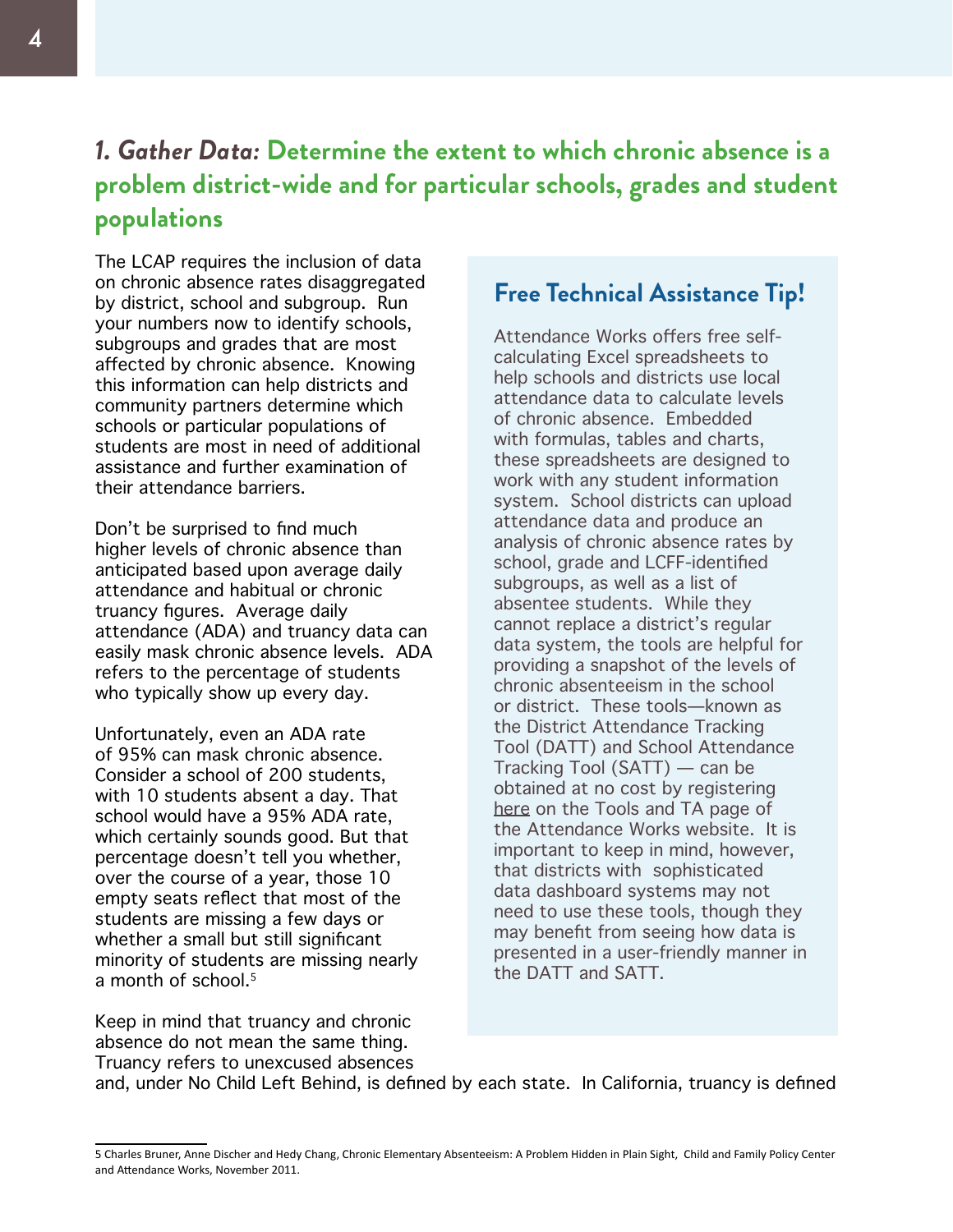### **Chronic Absence vs Average Daily Attendance**

Consider the following data from Oakland, California. It shows a range in chronic absence across the city's elementary schools, all of which had average daily attendance of 95%. While the percentage of chronically absent students was only 7% in school A, it was more than twice that level in school F.



as missing 3 days of school or being more than 30 minutes late to class without a valid excuse three times. Once this occurs, a notice of truancy (NOT) should be sent to a student's family. If the NOT is issued three times, the school is required to hold a Student Attendance Review Team (SART) meeting to work with the child and family to develop an attendance plan. If poor attendance persists, the student is considered a habitual truant and can be referred to the School Attendance Review Board (SARB), probation department, or district attorney mediation program for more intensive intervention.

While these truancy provisions are extremely important, they can still overlook when children miss a lot of school but the absences are excused. Particularly when they are young, students can miss a lot of school due to excused absences or the combination of excused and unexcused absences, and both result in the loss of instructional time and funding

through average daily attendance (ADA). In order for districts and communities to fully understand attendance patterns and challenges among their students and schools, they need to calculate chronic absence in addition to the more typically calculated measures of average daily attendance and truancy.

Each measure offers different insights into what is happening around attendance. While ADA paints a picture of how many students show up on any given day, chronic absence reveals whether or not a significant number of students are missing so much school they are at risk. Meanwhile, truancy helps families, schools and communities identify how many students are missing school without permission.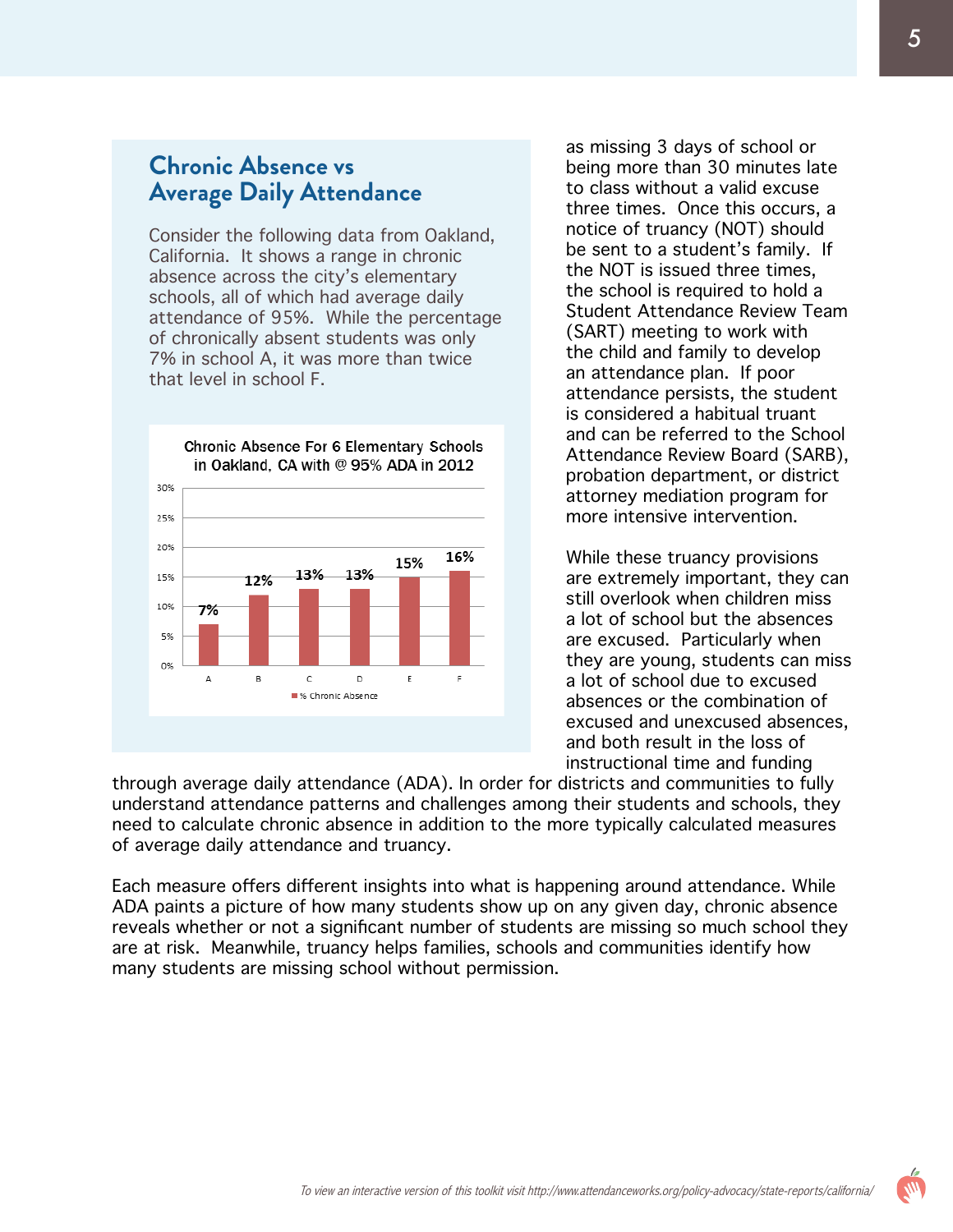# *2. Ask Why:* **Find out why students are missing school and identify common attendance barriers**

Understanding why students miss school in the first place is essential to developing effective solutions and specific actions as required by the LCAP. Attendance Works has found it helpful to classify the possible reasons for absences into three broad categories:

**Myths:** A number of common and pervasive myths about attendance make it less likely to be considered a top priority. Often, parents see good attendance as a matter of complying with rules rather than providing their children with more and better opportunities to learn. Consequently, missing school is only seen as a problem if a child is skipping school or if the child misses several days consecutively. Few realize that too many absences, even if they are excused, can quickly add up and hinder learning. Many principals, parents and teachers do not recognize that missing school as early as preschool and kindergarten can have a detrimental impact on the student's ability to succeed in school.

**Barriers:** Many students cannot get to school due to chronic health conditions; inadequate access to medical, mental health or dental care; unstable, poor quality and unhealthy housing; unreliable transportation; or a lack of effective family and community supports and service delivery. This is especially true for children living in poverty or involved in the foster care or juvenile justice systems. An analysis by the University of Utah found that students who were homeless were 2.5 times more likely to be chronically absent.<sup>6</sup> Environmental conditions can also exacerbate health challenges to attendance (e.g., asthma) and can make children more susceptible to absenteeism. In some highly challenged communities, exposure to violence and the resulting trauma can cause children to miss school or possibly even engage in disruptive behaviors that result in their being suspended, which also counts as an absence.

**Aversion:** Sometimes poor attendance occurs when students are avoiding going to school because of bullying, academic difficulty, dangerous routes to and from school, an unhealthy school climate, punitive disciplinary practices or the lack of effective instruction. Analyzing chronic absence data by classroom can help reveal if the problem is schoolwide or concentrated



<sup>6</sup> Chronic Absenteeism: Research Brief, University of Utah,July 2012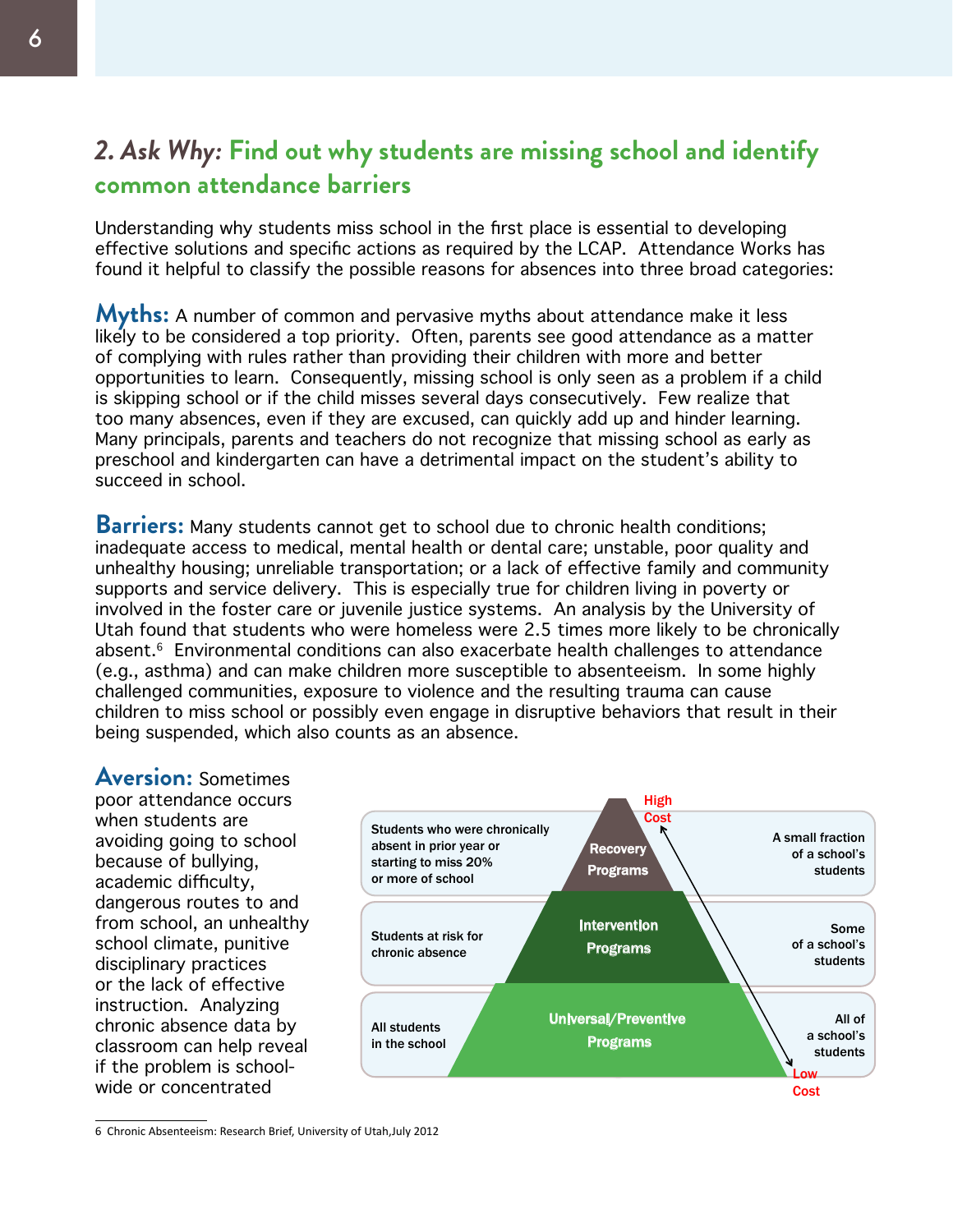in particular classrooms. In some cases, it is not the student alone who is demonstrating aversion. Poor attendance could be a reflection of the parents' negative experiences with school and their lack of confidence that their child's experience will be different.

What keeps a particular student or group of students from getting to school will vary significantly by student, school and community. But keeping these categories in mind can help identify the biggest challenges for the largest numbers of students and can guide interventions and policy solutions. High levels of absence typically are an indication of more systemic challenges existing in the school or the broader community. In addition, the severity of the absences also offers clues about the intensity of the intervention needed to improve student attendance. For students who are missing just about 10 percent of the school year, a lighter touch response such a incentives for improved attendance, assigning a [success mentor](http://www.attendanceworks.org/what-works/new-york-city/success-mentors/) such as those used in New York City or engaging a student through afterschool programming could be enough to make a difference. But students who miss 20 percent or more of the school year are likely to require something much more significant that also involves coordination across multiple service systems, including child welfare and juvenile justice.

### **What Works:** *Los Angeles Unified School District*

Improved attendance is a key metric in Los Angeles Unified School District's performance accountability system. In September 2011, the district launched the Attendance Improvement Program (AIP), targeting the grades with the highest chronic absence rates: kindergarten and ninth grade.

AIP initially launched in 52 elementary schools and 25 senior high schools with high levels of absence in those grades. Attendance Improvement Counselors, along with Vista national service members helped the schools track data, adopt universal and targeted interventions, create incentives for good attendance, reach out to students and parents, and ensure a timely response to poor attendance.

In a single year, the percentage of kindergartners in these schools missing 15 or more days dropped from 31.3 to 17.8 percent. Ninth grade results also were significant. And the capacity building that accompanied the program had a ripple effect, going beyond the targeted grades to improve attendance throughout the participating schools. As a result of the gains in ADA, LAUSD recouped an additional \$1.5 million in state funds.

Read more <u>[here](http://www.attendanceworks.org/what-works/los-angeles-systemic-approach/)</u>.

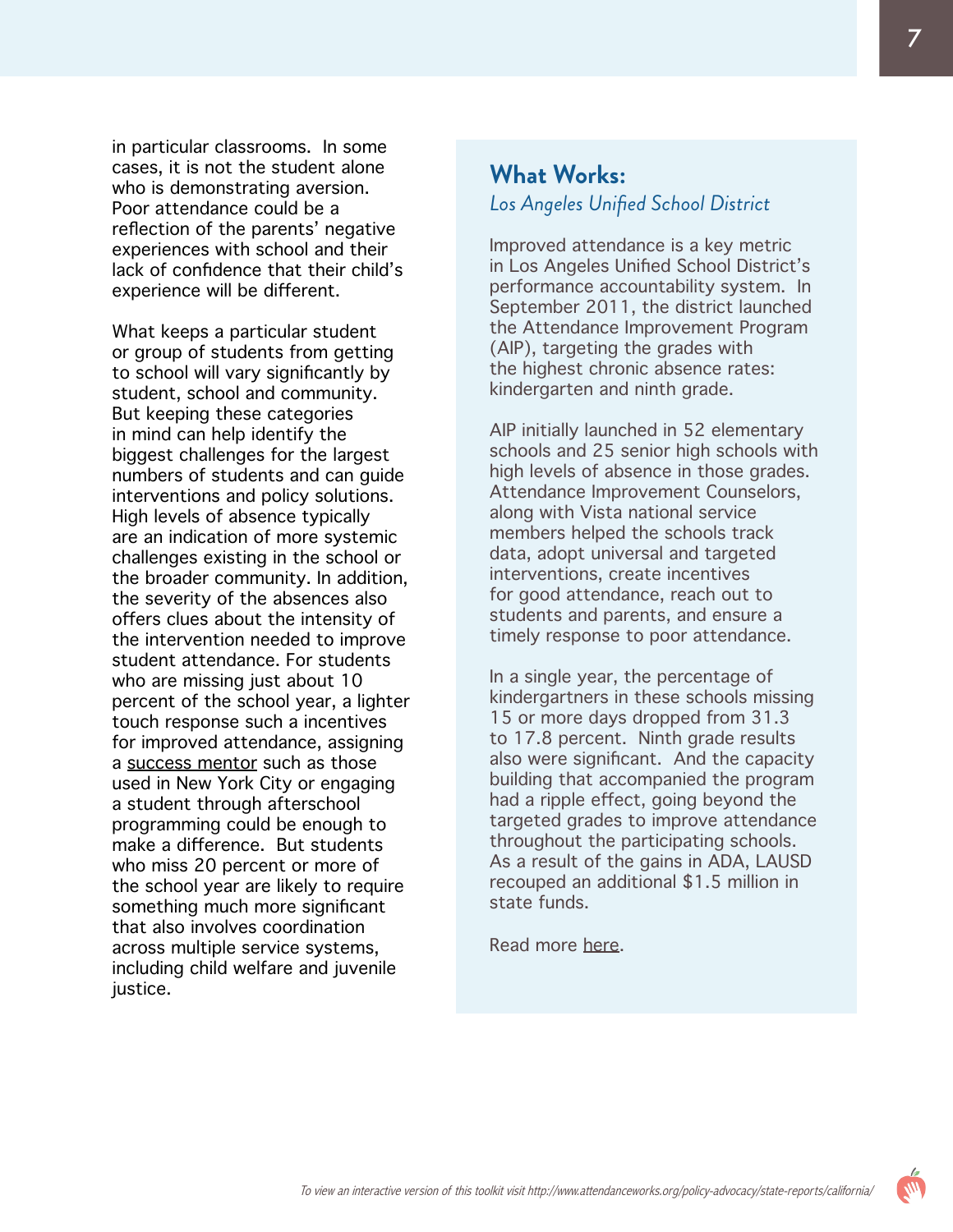# *3. Build Capacity:* **Use training and professional development to deepen understanding of effective practice for reducing chronic absence and improving attendance**

A growing body of research and resources now exists to help policymakers and practitioners understand practices and policies that can improve attendance and reduce chronic absence. These resources can be found in the Learning Support resources on the California Department of Education [website](http://www.cde.ca.gov/ls/ai/) as well as at [www.AttendanceWorks.org.](www.AttendanceWorks.org) Districts and communities should ensure everyone working on student attendance has an opportunity to learn about effective practice.

Improving attendance requires a comprehensive approach that builds a habit of attendance while identifying and removing barriers to coming to school. It involves putting in place a tiered system of responses that begins with prevention and early outreach before resorting to more costly interventions focused on remediation or legal action. It does not necessarily require creating something new; LCAP specific actions could be accomplished by incorporating an explicit focus on attendance within existing reform efforts such as Positive Behavioral Intervention and Supports (PBIS), Response to Intervention (RTI) and restorative justice (RJ) models, as well as creating opportunities for community partners to support the work. The LCAP can include policy actions and requires strategies adopted for school sites, as well as for the district and community as a whole.

### **School Site Strategies To Reduce Chronic Absence**

First, at the school site level, chronic absence can be decreased substantially when school communities use these five strategies to nurture a culture and a habit of attendance while also identifying and addressing barriers to getting to school.

**A. Recognize Good and Improved Attendance:** School communities can send a clear message that going to school every day is a priority by providing regular recognition and rewards to students and families who have good and improved attendance. Keep in mind the goal is not to focus on perfect attendance since the children who struggle the most will soon be left out of such awards. This [attendance incentive handout](http://www.attendanceworks.org/wordpress/wp-content/uploads/2010/05/incentives.pdf) offers quidelines and examples of the best ways to recognize good and improved attendance.

### **B. Engage Students and Parents:**

Attendance improves when a school community offers a warm and welcoming environment that engages students and families, and offers enriching learning opportunities. A key component of the engagement is helping students and families learn that even excused absences, if they accumulate, can cause academic challenges. It also involves building awareness that attendance matters as soon as students start school.

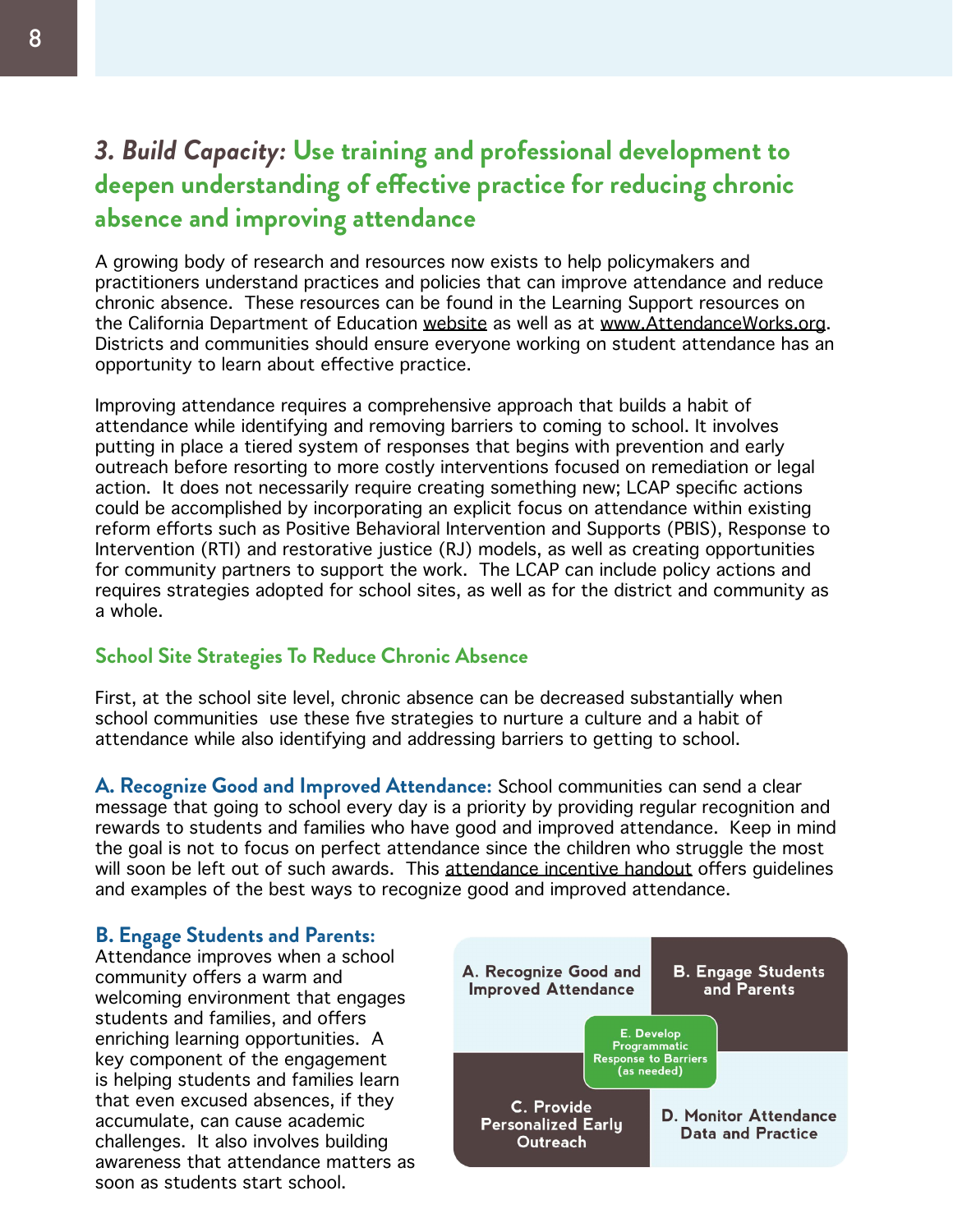### **C. Provide Personalized Early Outreach:**

Perhaps the most critical strategy is using data to trigger early, caring outreach to families and students who are already missing too many days of school. Such outreach is best carried out by an adult with a strong relationship to the family. This can vary depending on the school or community. Outreach is essential for identifying barriers to attendance whether that is hunger, health, shelter, transportation or other challenges — and the supports or resources that would help improve attendance.

**D. Attendance Data and Practice:** Each school should have a team in place that meets regularly to review the school's attendance data and coordinate efforts to reduce chronic absence. The data should be reviewed regularly to assess how many students have missed 10% of school days so far. Schools will need to determine whether this should be a team devoted exclusively to attendance or an existing team that has attendance added to its broader functions and responsibilities. This [school self assessment](http://www.attendanceworks.org/wordpress/wp-content/uploads/2012/06/School-Self-Assessment-Team-Rev-June-2012.pdf) can help with examining current strengths and gaps.

#### **E. Develop Programmatic Responses**

**to Systemic Barriers:** If large numbers of students are chronically absent, a programmatic solution may be needed to turn the situation around. Depending upon the barrier, the solution might involve establishing uniform closets, serving breakfast in the classroom, improving access to health care, launching walking school buses, tutoring, mentoring, developing morning or afterschool care, or other approaches. (See Appendix B for available research on the impact of such programming.) [The California Healthy](http://chks.wested.org/resources/LCAP_Cal_SCHLS.pdf)  [Kids Survey](http://chks.wested.org/resources/LCAP_Cal_SCHLS.pdf) and the companion staff and

### **What Works:** *Chula Vista Elementary School District*

For more than a decade, Chula Vista Elementary School District has been measuring chronic absence and responding quickly when a student misses too much school. As a result, the city just north of the Mexican border has high attendance rates.

The first steps come at the school, where principals receive information quarterly on chronically absent students. Principals will counsel students, meet with parents, conduct School Attendance Review Team (SART) meetings and refer families to community resources including local family resource centers.

Once a school has exhausted its resources, the principal refers the student to the district's School Attendance Review Board (SARB), which includes representatives from community agencies that offer family and student support. Each case is dealt with individually based on student data and family circumstances. Often the family is given a contract outlining expectations.

If attendance does not improve, SARB can move forward with legal action, such as a referral to Juvenile Court. Judges provide recommendations and expectations for parents to elicit positive changes in attendance patterns. Read more [here](http://www.attendanceworks.org/what-works/chula-vista-attendance-review-teams/).

Chula Vista has consistently been named a [model SARB program](http://www.cde.ca.gov/nr/ne/yr13/yr13rel38.asp) by the California Department of Education.

parent surveys can be used to identify barriers and monitor school climate, safety and connectedness. See this additional [guidance](http://www.attendanceworks.org/wordpress/wp-content/uploads/2010/05/ID-Cont-Factors-DEC-2010-.pdf) for identifying factors that contribute to chronic absence as well as community resources that might help to address various attendance barriers.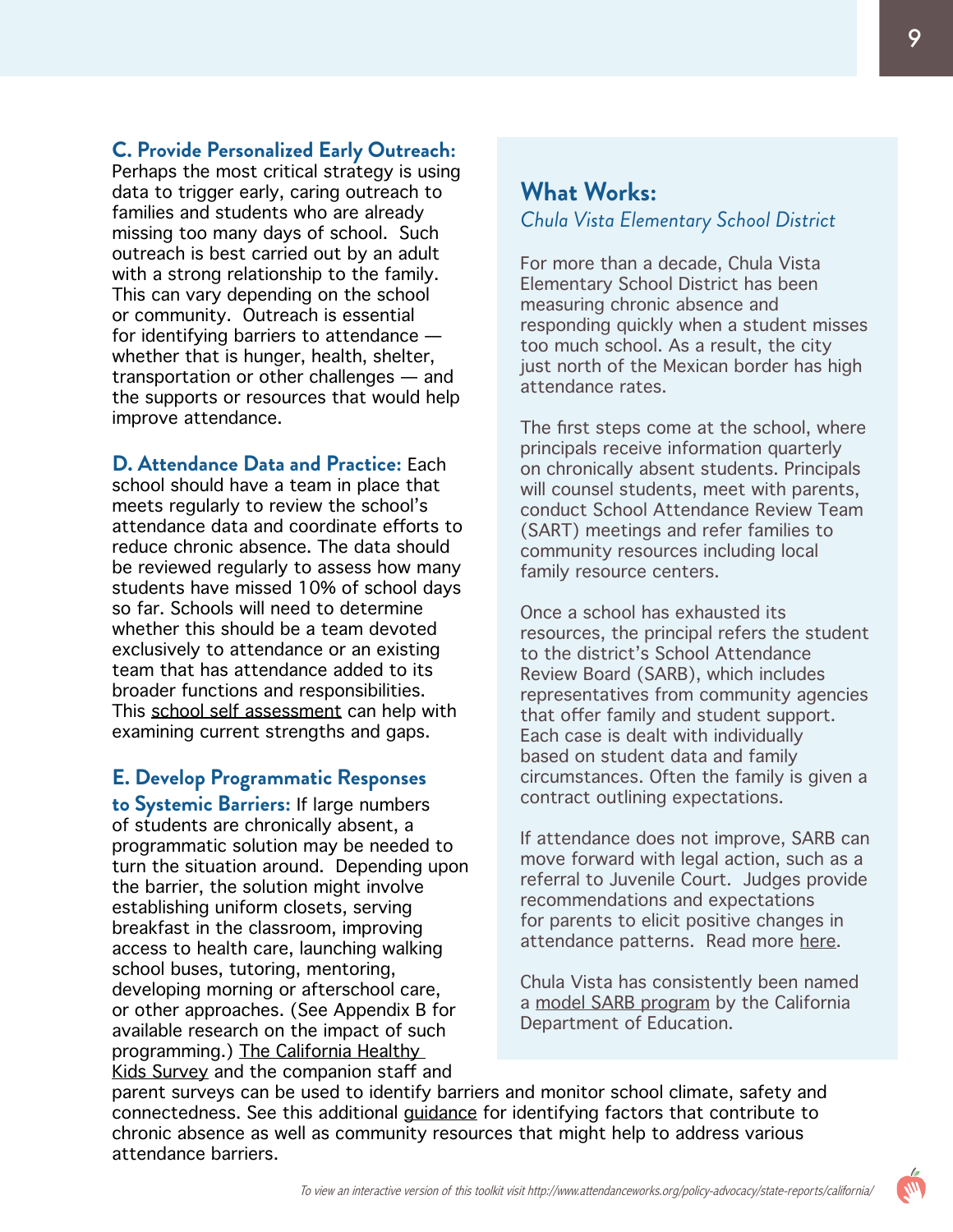### **Key Ingredients for Systemic Change**

School sites are much more likely to adopt and sustain the above practices when districts and their community partners have put in place the following key ingredients. Districts should examine whether their practice reflects these ingredients and, if not, what changes could be made to put them in place. Districts with these practices in place will be better able to engage stakeholders in finding solutions, including the development of *annual goals* and *specific action* required for their Local Control and Accountability Plans.



**A. Actionable data:** Taking action requires having accurate, easily accessible, up-to-date data that shows which and how many students are chronically absent — broken down by school and grade. Such student-level data should be available and reviewed monthly, while data on overall levels of chronic absenteeism — again broken down by school and sub-population as required in the LCAP — might be examined less frequently along with grade level, possibly at the end of each quarter or semester.

**B. Positive Messaging:** The goal of positive messaging is to help parents and students realize that daily attendance is key to reaching their dreams of a successful future. It emphasizes the benefits of attendance rather than simply attending school as a matter of compliance.

**C. Capacity Building:** A key element is building the skills and knowledge of school staff and community partners to improve student attendance.

**D. Shared Accountability:** Chronic absence needs to be built into accountability systems used by districts and states to measure progress and identify where additional support is needed to improve student performance. For example, schools should be required to examine the extent to which chronic absence is a problem and to describe how they will improve student attendance, especially among the most vulnerable populations, in their annual school improvement plans.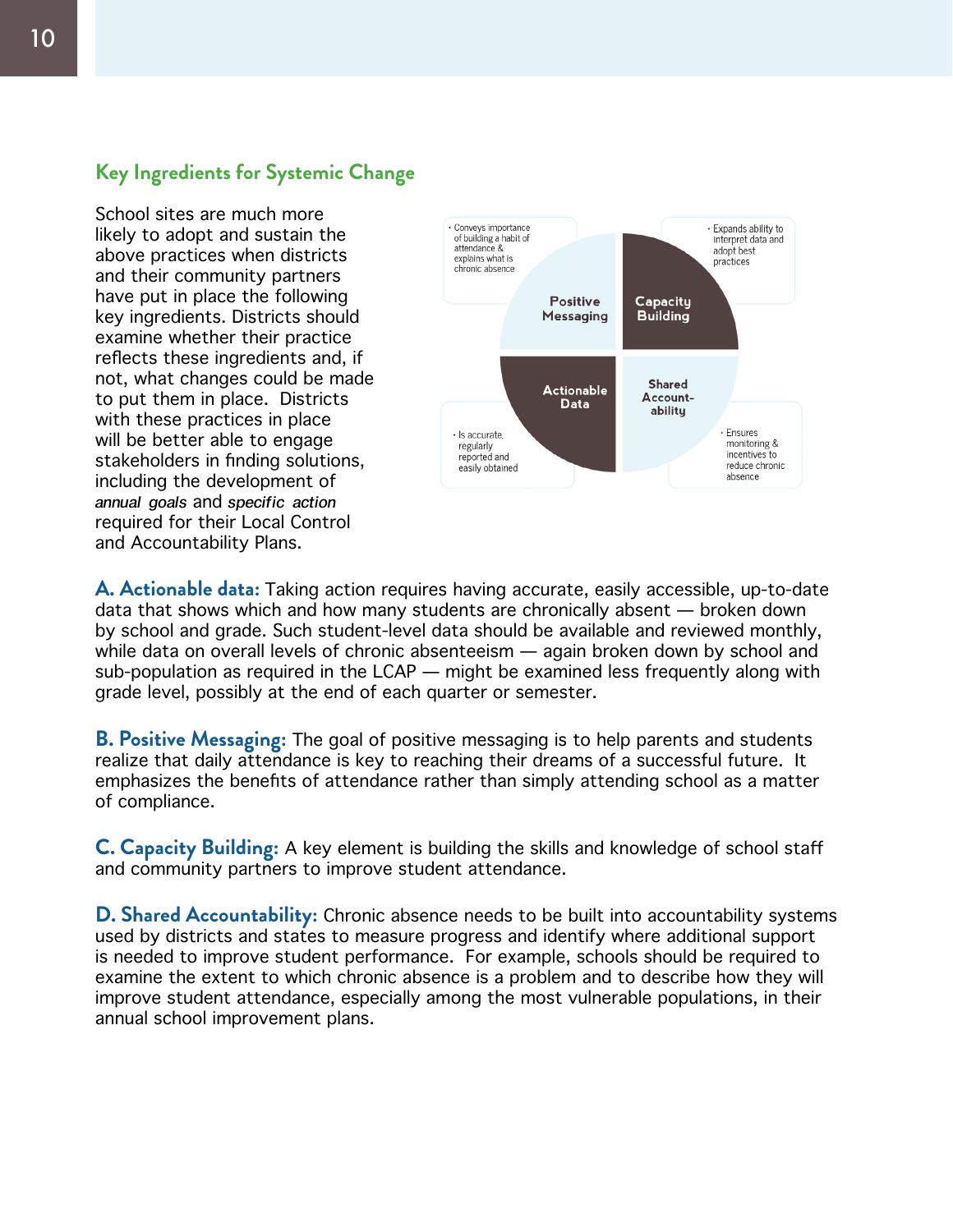# *4. Engage stakeholders:* **Engage internal and external stakeholders in reviewing the data and identifying solutions that leverage effective local practice and resources**

A key element of developing a strong local plan is drawing upon the knowledge and assets of leaders and organizations within schools and the community who can inform your district's approach to improving student attendance. Consider involving stakeholders who can:

- a. Offer insights into barriers to getting children to school.
- b. Provide information about effective local practices for improving student attendance to ensure school and district plans build off of what is already working.
- c. Identify and bring to bear other community resources that can help to nurture a local culture of attendance

# **Learn from Success**

An important strategy for leveraging effective practice in your community is to use data to identify positive outliers. These are schools or groups of children who have low levels of chronic absence even though they are from low-income families or a sub-group that typically has poor attendance. Such positive outliers can offer insights into what works locally to improve student attendance. Click [here](http://www.attendanceworks.org/wordpress/wp-content/uploads/2013/10/Pos-Outliers-toolkit_final.pdf) for guidance on conducting site visits to positive outliers.

or resolve a particular challenge (e.g., related to health, nutrition, transportation, safe routes, discipline, school climate, bullying, trauma, etc.). See Appendix B for research on the positive impact of other community resources on attendance.

LCFF clearly states that stakeholders must be involved in the critical phases of the development of the LCAP, including analyzing the data, setting annual goals and establishing specific actions to improve attendance at the school district level and each individual school site.

The law specifically requires:

- » Consultation with a parent advisory committee
- » Consultation with an English learner advisory committee
- » Opportunities to provide comments and at least one public hearing before adoption by the board

These should be viewed as minimum requirements. Assembling teams that include workgroups with deeper knowledge and expertise in the areas of attendance, school climate and positive discipline could be particularly productive in developing strong plans.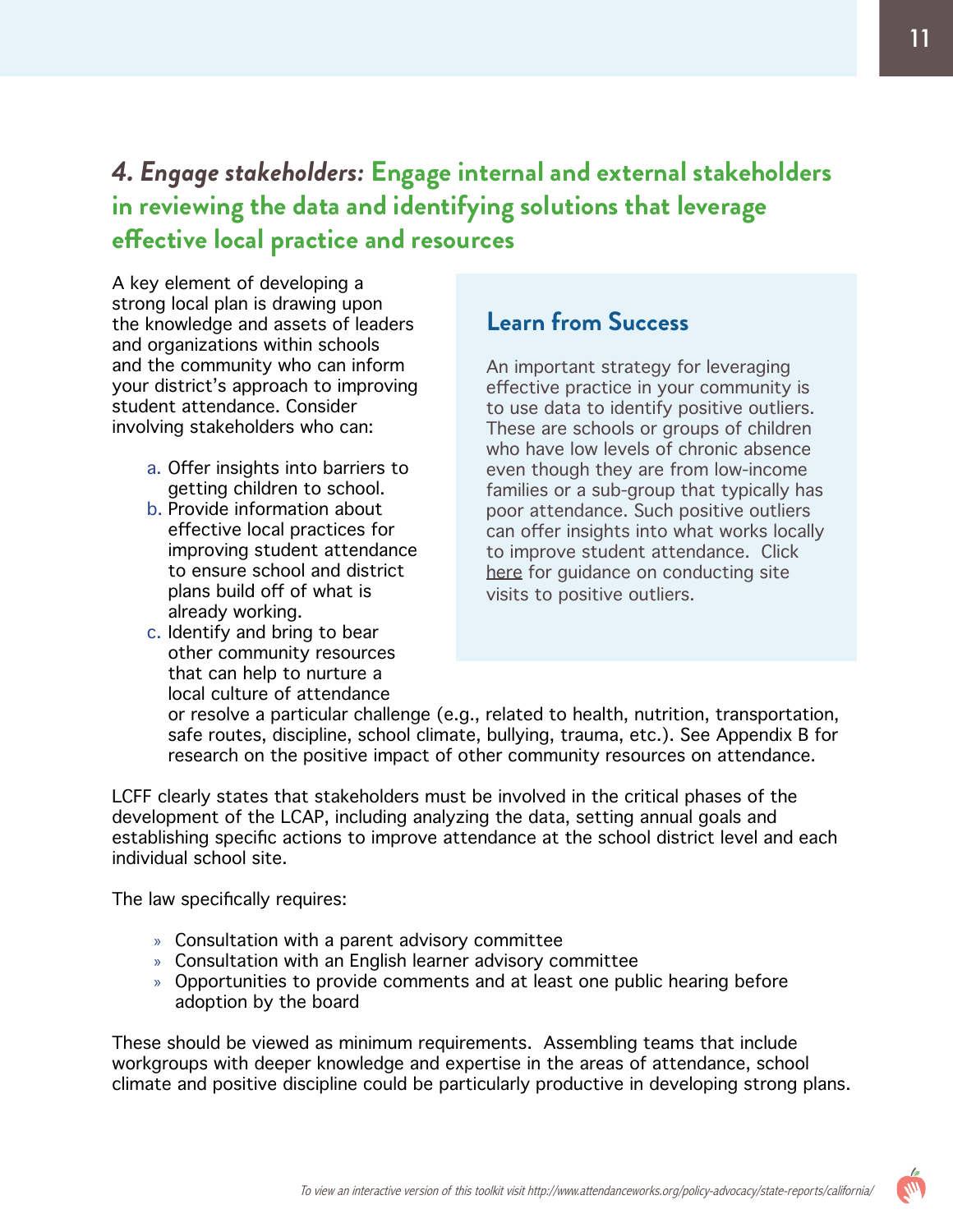A key starting point is engaging stakeholders in examining the data. Start with school staff who can make sure the data is accurate before it is more broadly shared. Parents and students are especially essential to offering insights into why students might be coming to school or what is helping improve attendance if the data shows unusually low levels of chronic absence. Cultivate stakeholder involvement both at the district and school site level, especially in those schools which the data suggests need to be targeted for extra help as well as at the district level.

Identify community liaisons who can reach out to different groups, such as parents of low-income and English language learners, foster youth and their guardians, students, business and community leaders. Cultivate their engagement at the appropriate times. Keep in mind the importance of leveraging your existing attendance and truancy infrastructure. Include School Attendance Review Teams (SART) and the School Attendance Review Boards (SARB) that lead existing attendance initiatives and look at the extensive [SARB handbook](http://www.sbcss.k12.ca.us/stuServe/SARB/StateSARBHandbook.pdf) that the California Department of Education has developed. Remember to also draw upon the insights of leaders and staff involved in school and community initiatives related to, for example, health, school climate, afterschool and summer programming and mentoring that can help reduce chronic absence even though attendance may not be their central focus. Ensure participation from systems such as child welfare and foster care, juvenile justice and homeless shelters so that those resources can be brought to bear to coordinate services and address the intense and specialized needs of the students with the greatest challenges who are often known to multiple systems.

To help you with providing key stakeholders with basic information about LCFF, see Appendix C for descriptions and links to available online resources and materials ranging from handouts for parents to more extensive background resources.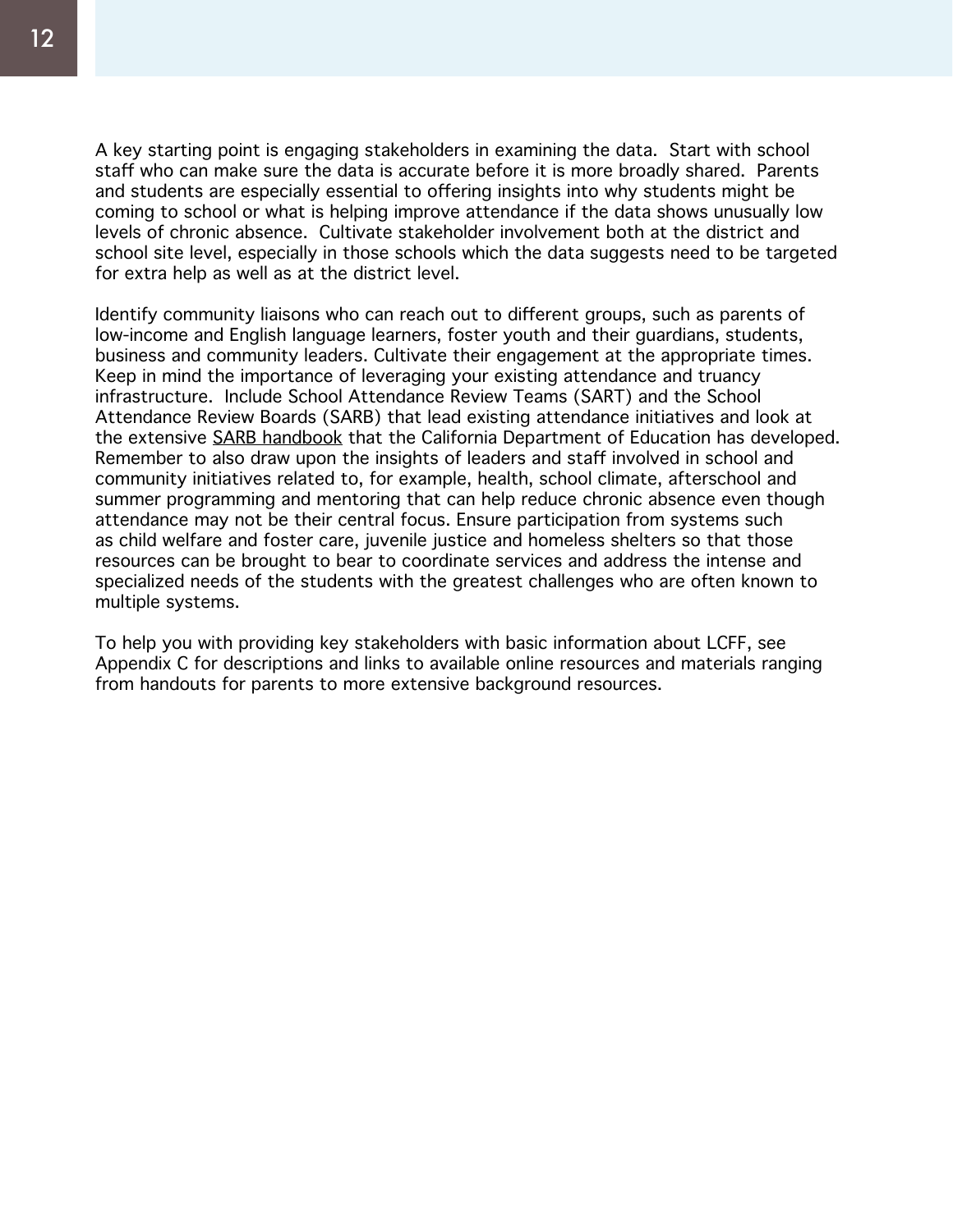# *5. Set Targets:* **Develop annual goals, specific actions and budgets for inclusion in the LCAP**

As part of the LCAP, districts will need to include annual goals and a description of specific actions to achieve in terms of reduced chronic absence. Understanding your baseline data district-wide and by school will help you to determine achievable goals, given the supports and strategies that will be in place at your schools.

A school that fully adopts a comprehensive approach to reducing chronic absence for an entire academic year can expect chronic absence to decrease. Based upon our experience, Attendance Works has found it is reasonable to expect a reduction in chronic absence of 20% from the baseline in the first year. For example, if the baseline rate is 30%, the rate could drop to 24%, down 6 percentage points for a 20% reduction. In each school community where a comprehensive approach is maintained, school leaders can expect a continued 10% reduction in each subsequent year, barring some outside factor (for example, an unusually problematic flu epidemic or a significant increase in poverty levels). If a comprehensive approach exists in all schools in a district, this reduction would be expected district-wide. If the work rolls out in phases, schools that have implemented the approach will achieve the reductions first, and reductions should be monitored closely for individual schools.

It is also important to keep in mind that there can be significant overlap in what might be achieved through district efforts aimed at the different LCCF priorities, including Parental Involvement, Pupil Engagement and School Climate. For example, improving overall School Climate by reducing suspensions and expulsions through positive discipline and restorative justice practices will also help to reduce chronic absence since suspensions are one form of absence. In addition, typically school attendance improves when parents are better engaged in their children's education.

Examples of LCAP specific actions might include:

- » Increased support for attendance counselors and SART and SARB prevention services
- » Implementation of restorative justice and school-wide behavioral intervention and support models
- » Interagency collaboration to support special populations like foster youth, parental involvement and attendance campaigns
- » Investments in programs such as school-based health centers and breakfast programs that address barriers to getting to school or high quality afterschool and summer programming that engage students and help nurture habits of good attendance.

The Department of Education's [SARB Handbook](http://www.sbcss.k12.ca.us/stuServe/SARB/StateSARBHandbook.pdf) and the Attorney General Kamala Harris' September 2013 report, "[In School and On Track](https://oag.ca.gov/truancy)," offer other recommendations for reducing chronic absence and truancy.

Ultimately, leaders will want to ensure that particular approaches will have a measurable impact on student outcomes for the required state and identified local priorities under the LCAP and align budgets accordingly.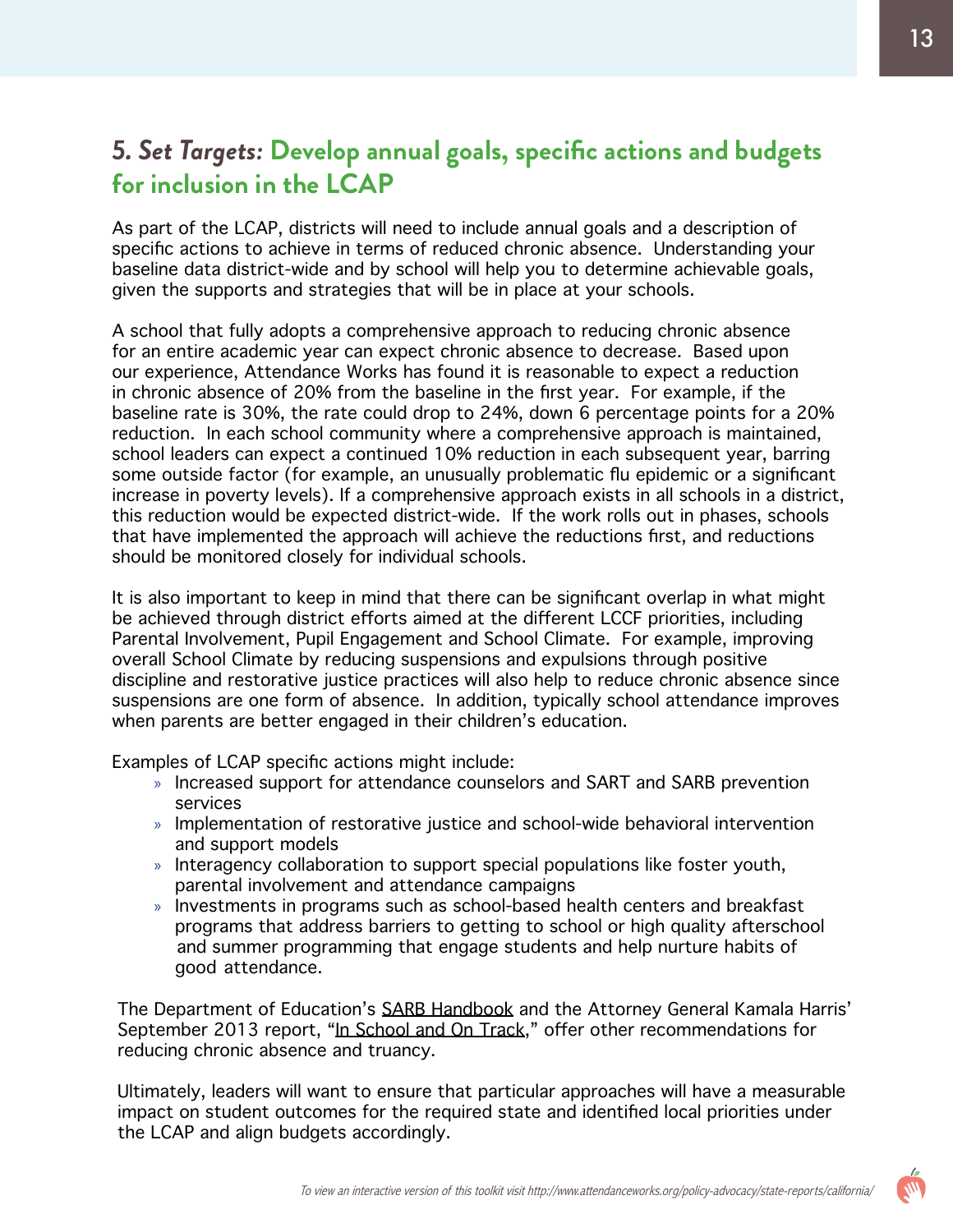# **Conclusion**

Reducing chronic absence is critical to improving student achievement and ensuring all students have an opportunity to learn. Investments in classroom instruction have limited impact if students aren't in their seats to benefit from the improved teaching and curriculum! Implementation of the Local Control Funding Formula (LCFF) offers an unprecedented state-wide opportunity to help all districts in California realize the benefits of monitoring and addressing chronic absence, an all too often overlooked but actionable data point. Districts may find this data point is a great way to measure whether other strategies are working to improve student engagement and school climate.

The good news is given the wealth of information and resources available to help districts improve attendance and reduce chronic absence, districts do not need to wait to plan and take action. Rather, by taking action now to analyze chronic absence data, unpack attendance barriers, build capacity, engage stakeholders and set targets, districts and their community partners can lay the foundation needed to create strong Local Control Accountability Plans (LCAPs) that include attainable but ambitious goals for reducing chronic absence and ensure that the strategies and supports are in place to achieve those goals.

### **About**



Attendance Works is a national and state initiative that promotes awareness of the important role that school attendance plays in achieving academic success. Based in San Francisco, Attendance Works is supporting several California districts as they track chronic absence data and intervene with students and schools.

**CH1LDREN NOW** 

Children Now is the leading, nonpartisan, umbrella research, policy development, and advocacy organization dedicated to promoting children's health and education in California and creating national media policies that support child development. The organization also leads The Children's Movement of California.

### **Acknowledgements**

This brief was made possible through generous financial support of The California Endowment. We deeply appreciate their investment in our work and acknowledge that the conclusions in the report are those of Attendance Works and Children Now alone.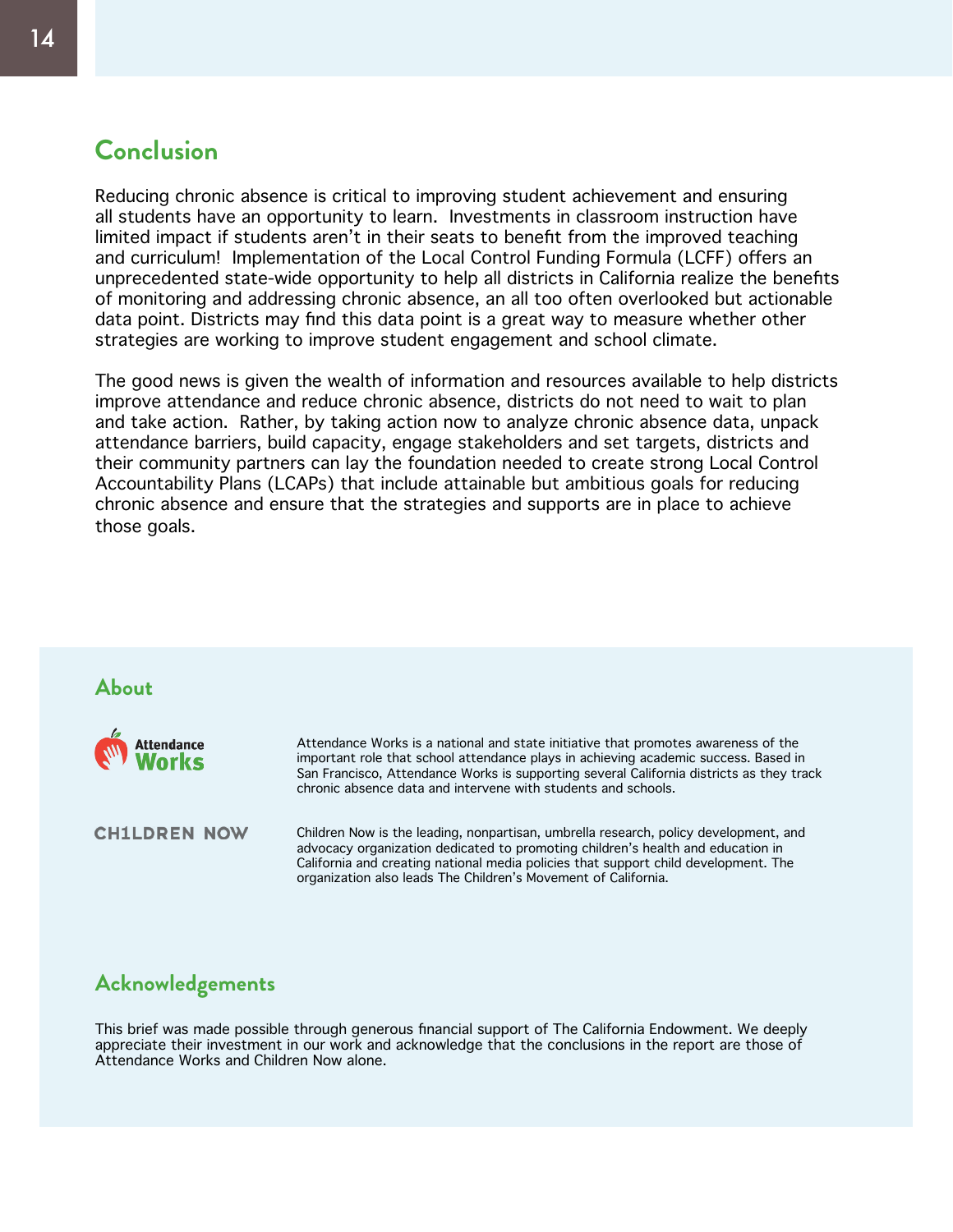# **Appendix A**

### *Overview of Chronic absence and the Local Control Funding Formula*

In 2013, Governor Brown's proposed Local Control Funding Formula (LCFF) passed with bipartisan support as part of the state budget. It replaced a school funding system burdened by setasides and outdated formulas with one designed to achieve greater equity and responsiveness to local student needs. The result is a streamlined school funding system that will direct more funds to high-needs students — those in lower-income households, English learners and foster youth — and give educators, parents and community members a greater voice in how resources are invested locally.

#### **Local Control and Accountability Plans**

Districts must develop and adopt a Local Control and Accountability Plan (LCAP) for up to three years, to be updated annually before July 1 of each year. They must be based on the template adopted by the State Board of Education by the end of January. They must include the following for the district and each school within the district:

- 1. Annual goals for all of the LCFF state priorities (see below) for each numerically significant subgroup (Ethnic, Socioeconomically disadvantaged, English learners, Pupils with disabilities, and Foster youth) and for all pupils;
- 2. A description of the specific actions the school district will take during each year of the plan to achieve the annual goals identified.

#### **LCFF State Priorities**

In addition to changing how schools are funded and who gets to decide, LCFF also ensures that a holistic set of student outcomes are used to hold schools accountable. In the future, the State Board will adopt an evaluation rubric that county offices, districts and the Superintendent of Public Instruction can use in identifying districts that warrant intervention.

The Legislature established eight LCFF priority areas and a variety of indicators on each to ensure that important state priorities are being monitored and addressed. As described above, the LCAP must include the annual goals and specific actions on each of the enumerated state priorities for the district and each school within the district, for each subgroup and for all pupils. A school district may also identify additional local priorities, goals for attaining them and methods for measuring progress.

The state priorities and specific indicators are as follows:

- **1. Teachers, Materials, Facilities:** Access to fully credentialed teachers in the subjects and for the pupils assigned; sufficient access to the standards-aligned instructional materials; and school facilities are maintained in good repair.
- **2. Academic Standards:** Implementation of the academic content and performance standards adopted by the state board, including how the programs and services will enable English learners to access the common core academic content standards and the English language development standards for purposes of gaining academic content knowledge and English language proficiency.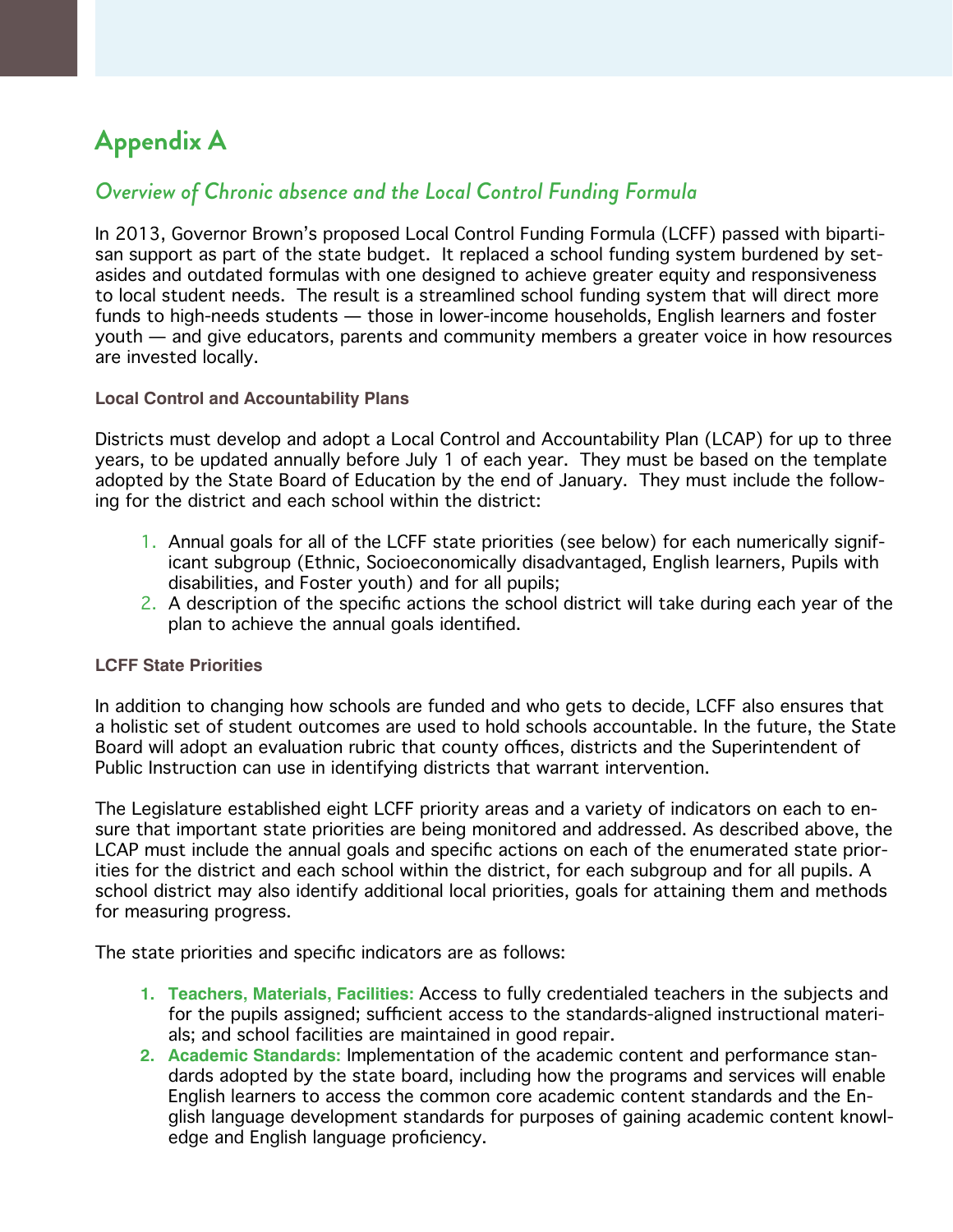- **3. Parental Involvement:** The involvement of parents including efforts the school district makes to seek parent input in making decisions for the school district and each individual school site, and including how the school district will promote parental participation in programs for unduplicated pupils (English learners, Socioeconomically disadvantaged, Foster youth) and individuals with exceptional needs.
- **4. Pupil Achievement:** Measured by all of the following, as applicable: Statewide assessments; The Academic Performance Index; The percentage of pupils who have completed a-g courses or career technical education sequences or programs of study that align with state board-approved career technical educational standards and frameworks; The percentage of English learner pupils who make progress toward English proficiency; The English learner reclassification rate; The percentage of pupils with AP passing score; The percentage of pupils who participate in, and demonstrate college preparedness pursuant to, the Early Assessment Program
- **5. Pupil Engagement:** Measured by all of the following, as applicable: School attendance rates; Chronic absenteeism rates; Middle school dropout rates; High school dropout rates; High school graduation rates.
- **6. School Climate:** Measured by all of the following, as applicable: Pupil suspension rates; Pupil expulsion rates; Other local measures, including surveys of pupils, parents, and teachers on the sense of safety and school connectedness.
- **7. Access to Courses:** The extent to which pupils have access to, and are enrolled in, a broad course of study that includes all of the subject areas that prepare them for college and careers.
- **8. Other Pupil Outcomes:** If available, for non-state assessed courses of study in grades 1-12 (e.g., other history-social science, visual performing arts, physical education, etc.) and county offices are required to include outcomes specific to pupils in alternative programs.

The data included in the plan must be reported consistent with the School Accountability Report Card (SARC). The development of the plan must also include a consultation with teachers, principals, administrators, other school personnel, parents and students.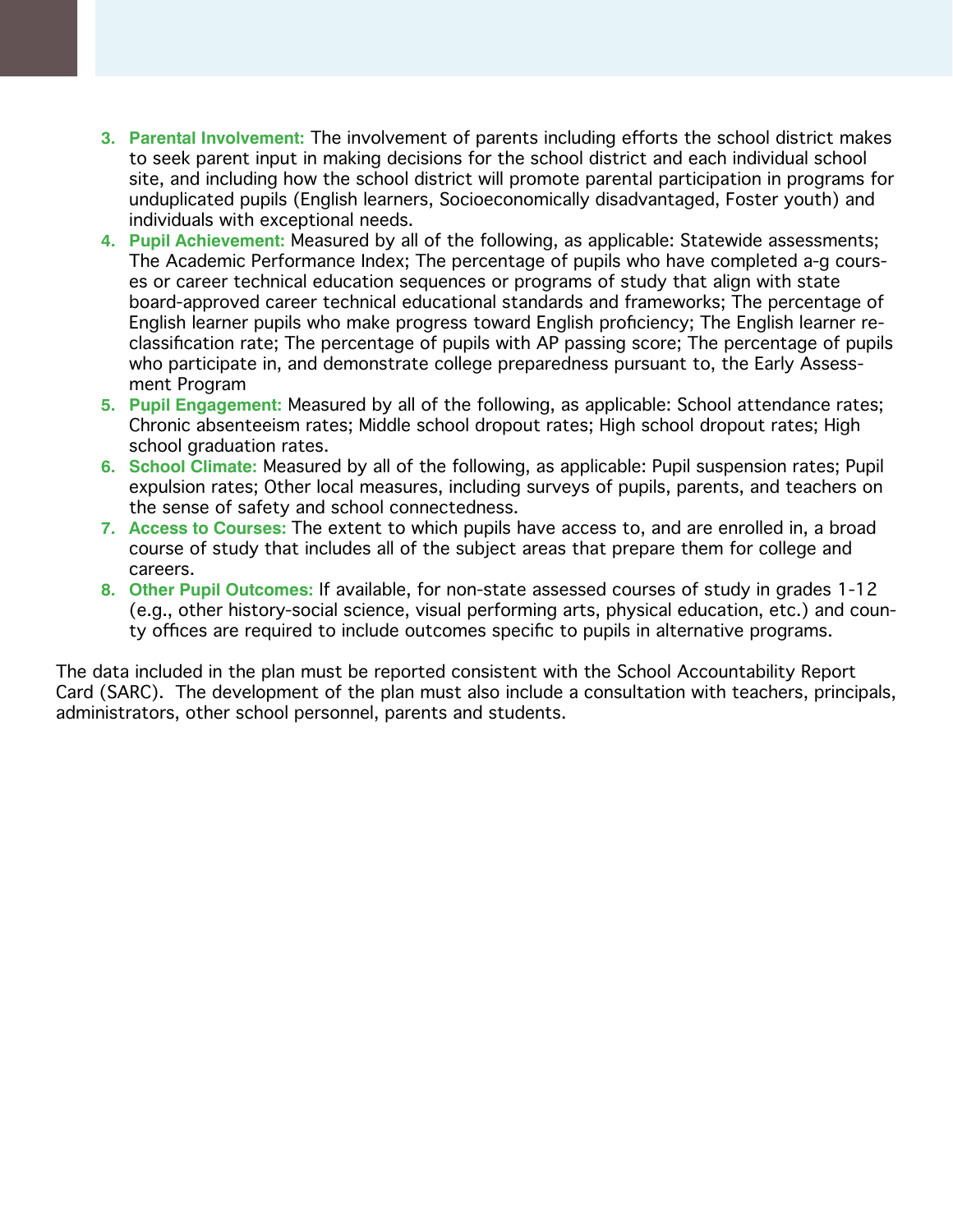# **Appendix B**

### *Research on Interventions that can positively impact attendance*

The drivers behind chronic absence are varied and often interrelated, ranging from health issues to school climate to lack of student engagement. Consequently, there are a number of interventions that, while not expressly designed to reduce absenteeism, have been shown to have a positive effect on student attendance. Below is a sampling of research examining the impact of such interventions.

#### Health Interventions and School Based Health Centers

- **• Van Cura, Maureen.** *The Relationship Between School-Based Health Centers, Rates of Early Dismissal From School, and Loss of Seat Time, Journal of School Health, Vol. 80, No.8, August 2010.* This researcher studied two high schools in New York – one with a schoolbased health center and one without. Controlling for race, gender, age, poverty, and presence of a pre-existing illness, this study shows that school-based health centers have a direct impact on educational outcomes such as attendance.
- **• Webber, Mayris P., et al**, *Burden of Asthma in Inner-City Schoolchildren: Do School-Based Health Centers Make a Difference?* Arch Pediatrics Adolescent Medicine Volume 157, February 2003. This study compared information about students at six inner-city elementary schools in the Bronx. Four of the schools had school-based health centers while two did not. Researchers looked at data regarding hospitalization, emergency department visit, and absenteeism among students with asthma. They found that access to school-based health centers reduced the rate of hospitalization and decreased absenteeism for students with asthma.
- **• Pourat, Nadereh and Gina Nicholson**, *Unaffordable Dental Care Is Linked to Frequent School Absences.* UCLA Center for Health Policy Research, November 2009. Tooth decay is the single most common chronic disease of childhood and affects nearly 60% of children in the United States. In 2007, approximately 7% of school-age children in California missed at least one day of school due to a dental problem. The ability to pay for needed care is the key difference between those children who miss school and those who do not. This report examines the link between unaffordable dental care and missed school days, especially among children who are uninsured, lower-income, limited English-proficient, Asian American, and who have poor oral health.
- **• Kerr, Jill et al.**, *Does Contact by a Family Nurse Practitioner Decrease Early School Absence?*, The Journal of School Nursing, September 14, 2011. Chronic early school absence is associated with academic failure. The presence of school nurses may lead to fewer absences. Additionally, nurse practitioners in school-based health centers can facilitate a healthier population, resulting in improved attendance. This article describes a nursing intervention to decrease early school absence in two elementary schools and a Head Start program.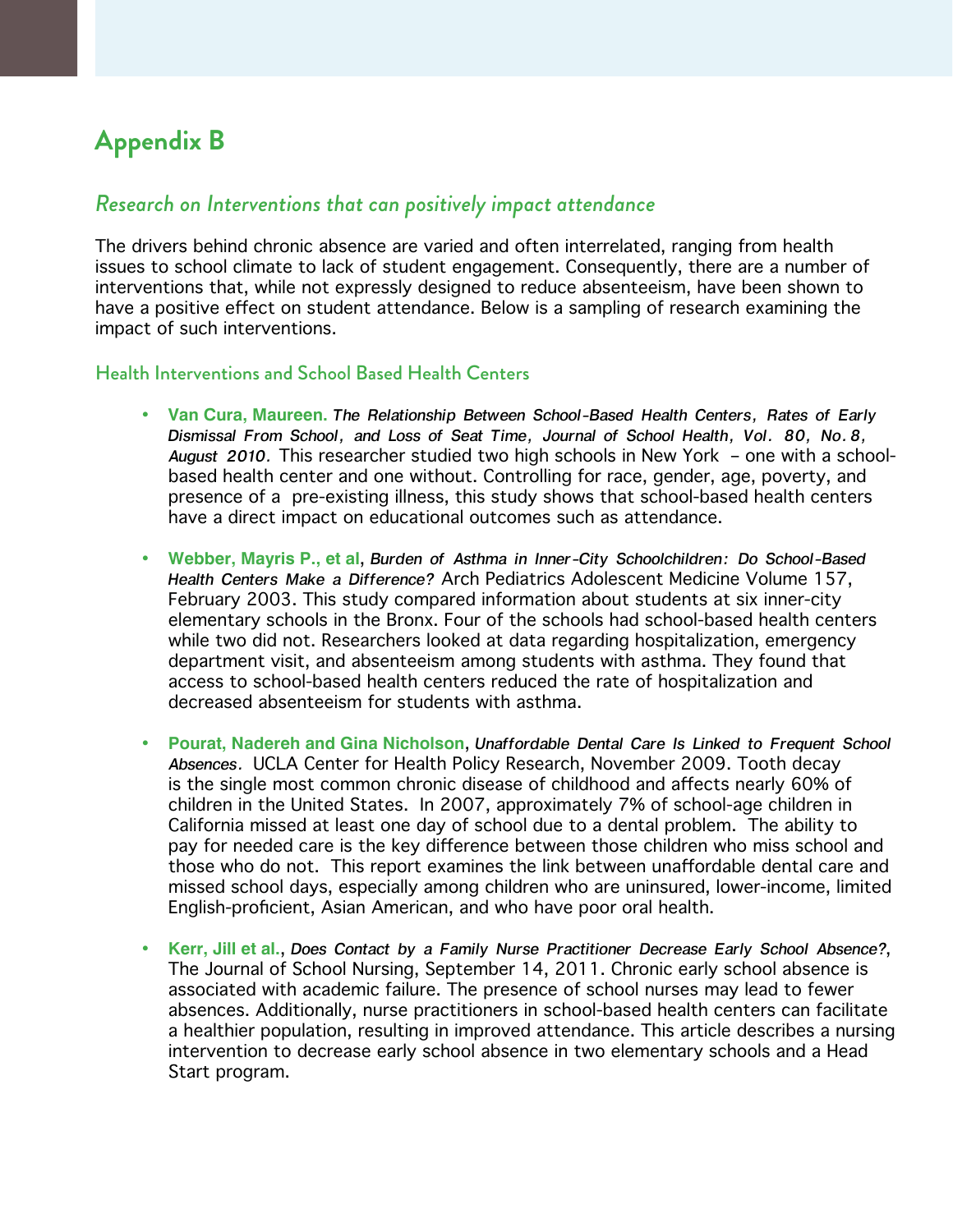**• Nandrup-Bus, Ange**. *Comparative studies of hand disinfection and hand washing procedures as tested by pupils in intervention programs*, American Journal of Infection Control, Vol. 39, Issue 6, August 2011. The objective of this study was to examine the effect of mandatory, scheduled hand disinfection (HD) on absenteeism due to infectious illness among elementary school pupils in Denmark. A three-month experiment compared one school in which students were required to wash their hands three times a day with another where hand washing was not required. Hand washing was shown to significantly decrease absenteeism.

#### Out-of-School Time Learning: Afterschool and Summer

**• Chang, Hedy N. and Phyllis W. Jordan**. *Building a Culture of Attendance: Schools and Afterschool Programs Together Can and Should Make a Difference!*, Expanded Learning and Afterschool: Opportunities for Student Success. ([http://www.expandinglearning.org/](http://www.expandinglearning.org/docs/chang_jordan.pdf) [docs/chang\\_jordan.pdf\)](http://www.expandinglearning.org/docs/chang_jordan.pdf)

This article explains why quality afterschool programs can have a profound effect on student attendance and includes descriptions of effective practices among afterschool programs that have been shown to have an impact.

**• Kauh, Tina J. AfterZone**: *Outcomes for Youth Participating in Providence's Citywide After-School System*. Public/Private Ventures, 2011.

The AfterZone model encompasses a wide variety of after-school programs for middle school youth in Providence, RI. This evaluation, funded by the Wallace Foundation, explores the impact of the model over the 2008-09 and 2009-10 school years. Using youth surveys and administrative school records, the study examines students' level of engagement with the program, the outcomes associated with participation in the program, and the extent to which more participation is associated with better outcomes. The two-year evaluation found that participation in the AfterZone program yielded strikingly higher school attendance, among a variety of other benefits such as stronger feelings of connection to school.

**• Attendance Works.** *Making the Case: How Good Afterschool Program Improve Schoolday Attendance*. ([http://www.attendanceworks.org/wordpress/wp-content/](http://www.attendanceworks.org/wordpress/wp-content/uploads/2011/08/Making-the-Case-for-AS-2-3-11.pdf) [uploads/2011/08/Making-the-Case-for-AS-2-3-11.pdf](http://www.attendanceworks.org/wordpress/wp-content/uploads/2011/08/Making-the-Case-for-AS-2-3-11.pdf))

This document provides an overview of existing research showing that high quality afterschool programs can have a positive impact on school-day attendance, even when improved attendance is not an explicit goal of the program.

**• Public Profit**. S*ummer Matters: How Summer Learning Strengthens Students' Success.*  (http://summermatters2you.net/wp-content/uploads/2013/05/Summer-Matters-Evaluation.How-Summer-Learning-Strengthens-Students-Success.pdf)

This study examines the ways in which high quality, enriching summer programs in Fresno, Sacramento and Los Angeles benefitted children and their families. Funded by the David and Lucile Packard Foundation, the evaluation studies the programs' benefits across a range of areas, including ELA proficiency and academic self-efficacy and motivation. The researchers found that in Fresno in particular, summer program participants were one-third less likely to be chronically absent in the fall following their program participation than similar peers who did not attend the program.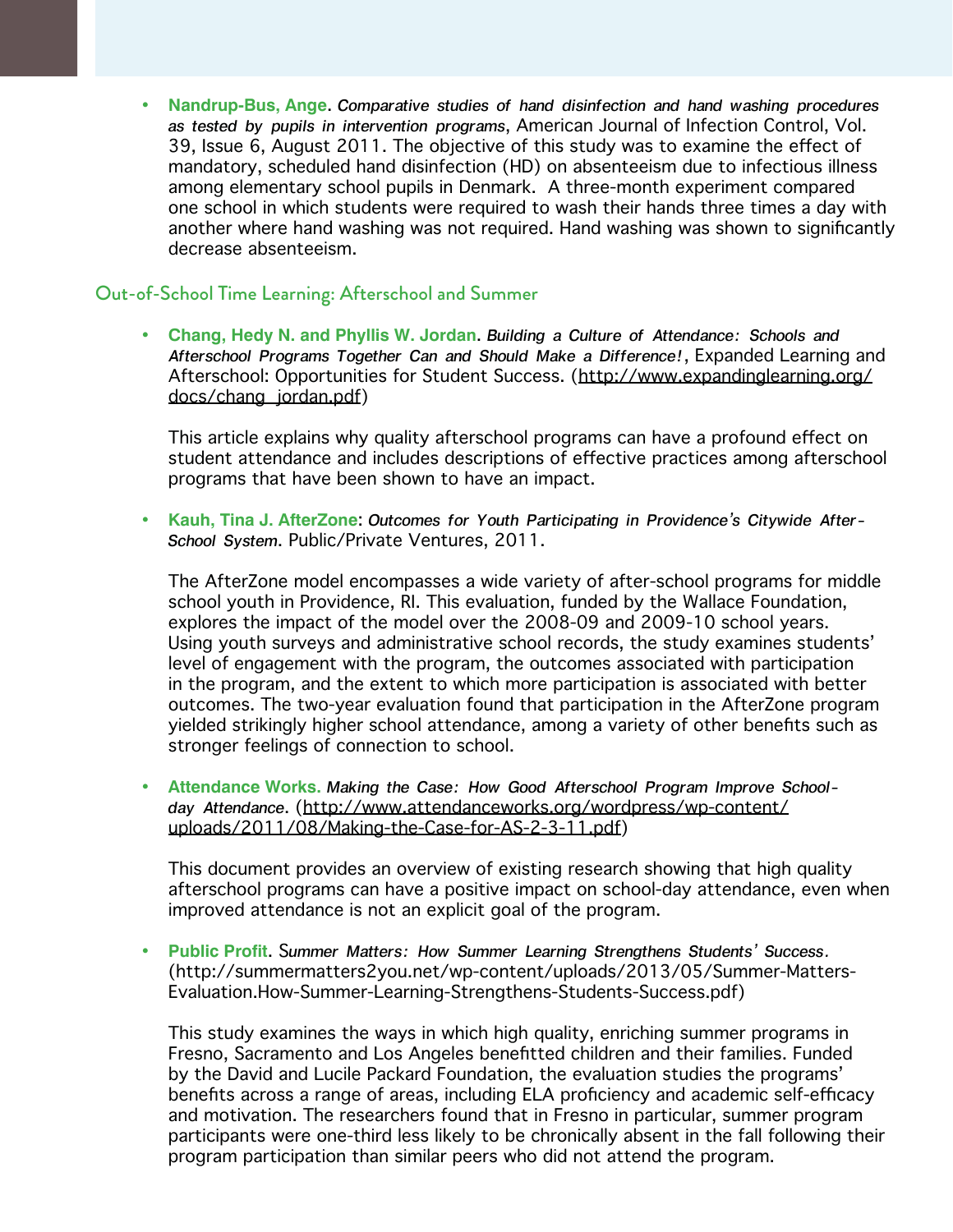#### Positive Behavioral Interventions and Restorative Justice Models

Punitive behavioral intervention approaches such as suspensions and expulsions greatly increase student absenteeism. To help promote positive behavioral interventions, the California Department of Education has gathered a number of resources to help make the case for adopting such approaches in schools, give schools examples of what works, and help them identify funding sources and experts. These resources can be found here: [http://www.cde.](http://www.cde.ca.gov/ls/ss/se/behaviorialintervention.asp) [ca.gov/ls/ss/se/behaviorialintervention.asp](http://www.cde.ca.gov/ls/ss/se/behaviorialintervention.asp).

Although common sense suggests that positive behavioral interventions have the potential to improve student attendance, the United States-based research evaluating the impact of the approach specifically on attendance as an outcome is relatively limited. Multiple multi-year evaluation projects that include attendance as an outcome are in progress.<sup>1</sup> Below is a sampling of existing and preliminary research on attendance and suspensions:

**• Luiselli, James K., Robert F. Putnam and Michael Sunderland**. *Longitudinal Evaluation of Behavior Support Intervention in a Public Middle School*, Journal of Positive Behavior Interventions, Vol. 4, No. 3, July 2002. ([http://pbi.sagepub.com/content/4/3/184.](http://pbi.sagepub.com/content/4/3/184.abstract) [abstract\)](http://pbi.sagepub.com/content/4/3/184.abstract)

This report describes a longitudinal (4-year) evaluation of a behavior support program implmented with the entire student population in a public middle school. The number of student detentions issued for disruptive or antisocial behaviors, vandalism, and substance use decreased progressively during each academic year. In addition, student attendance increased each year, as well as the proportion of students earning positive reinforcement.

**• Sumner, Michael D., Carol J. Silverman and Mary Louise Frampton**. *School-Based Restorative Justice as an Alternative to Zero-Tolerance Policies: Lessons from West Oakland*, Thelton E. Henderson Center for Social Justice, University of California, Berkeley School of Law, 2010. ([http://www.law.berkeley.edu/files/thcsj/10-2010\\_School-based\\_](http://www.law.berkeley.edu/files/thcsj/10-2010_School-based_Restorative_Justice_As_an_Alternative_to_Zero-Tolerance_Policies.pdf) [Restorative\\_Justice\\_As\\_an\\_Alternative\\_to\\_Zero-Tolerance\\_Policies.pdf\)](http://www.law.berkeley.edu/files/thcsj/10-2010_School-based_Restorative_Justice_As_an_Alternative_to_Zero-Tolerance_Policies.pdf)

This report examines a pilot restorative justice program at Cole Middle School in West Oakland, a school that primarily served students of color from low-income families. It documents the implementation of the program and the observations and perceptions of those who participated in it. The authors found that suspensions declined by 87 percent at Cole Middle School during the implementation of restorative justice, though the research cannot prove a causal link between the program and the drop in suspensions.

**• Bradshaw, Catherine P., Mary M. Mitchell and Philip J. Leaf**. *Examining the Effects of Schoolwide Positive Behavioral Interventions and Supports on Student Outcomes: Results*  from a Randomized Controlled Effectiveness Trial in Elementary Schools, Journal of *Positive Behavioral Interventions*, vol. 12 no. 3, July 2010. ([http://pbi.sagepub.com/](http://pbi.sagepub.com/content/12/3/133.short?rss=1&ssource=mfc) [content/12/3/133.short?rss=1&ssource=mfc](http://pbi.sagepub.com/content/12/3/133.short?rss=1&ssource=mfc))

This study uses data from a 5-year longitudinal randomized controlled effectiveness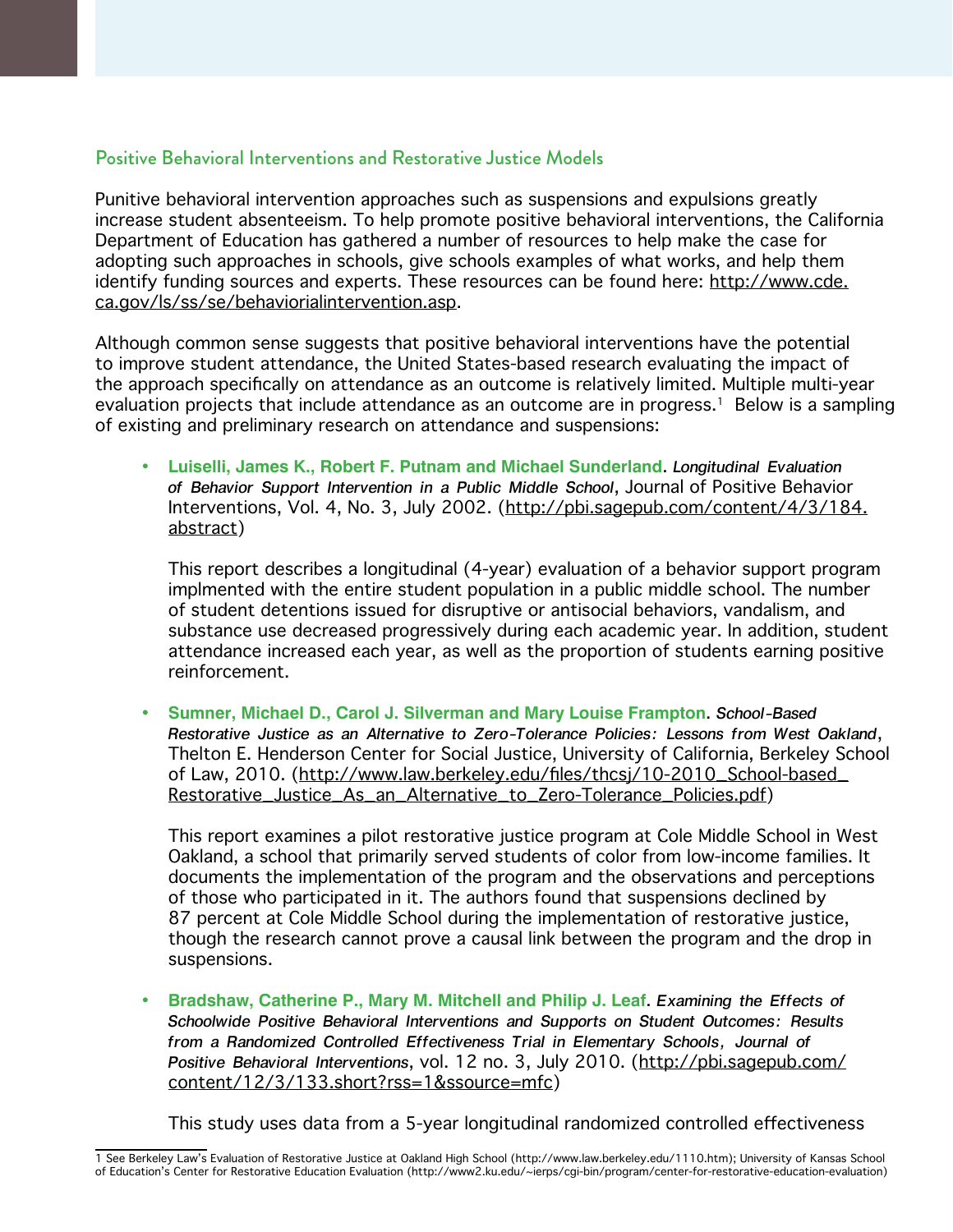trial of Schoolwide Positive Behavioral Interventions and Supports (SWPBIS\_ conducted in 37 elementary schools to examine the impact of training in SWPBIS on implementation fidelity as well as student suspensions, office discipline referrals, and academic achievement. School-level longitudinal analyses indicated that the schools trained in SWPBIS implemented the model with high fidelity and experienced significant reductions in student suspensions and office discipline referrals.

**• Simonsen, Brandi et al.** *Illinois Statewide Positive Behavioral Interventions and Supports: Evolution and Impact on Student Outcomes Across Years*, Journal of Positive Behavior Interventions, vol. 14 no. 5, 2012.

This paper presents the results of analyses exploring the effects of implementing Schoolwide Positive Behavior Support (SWPBS), with and without fidelity across time, on student behavior and academic outcomes for a sample of 428 Illinois schools implementing SWPBS. The academic outcomes examined were office discipline referrals, suspension, and state-wide test scores in reading and math. Results indicate that most schools implemented with fidelity and maintained or improved student performance across time. Additionally, schools implementing SWPBS with fidelity had significantly lower rates of out-of-school suspensions than other schools in the sample (difference in event rate was 17%).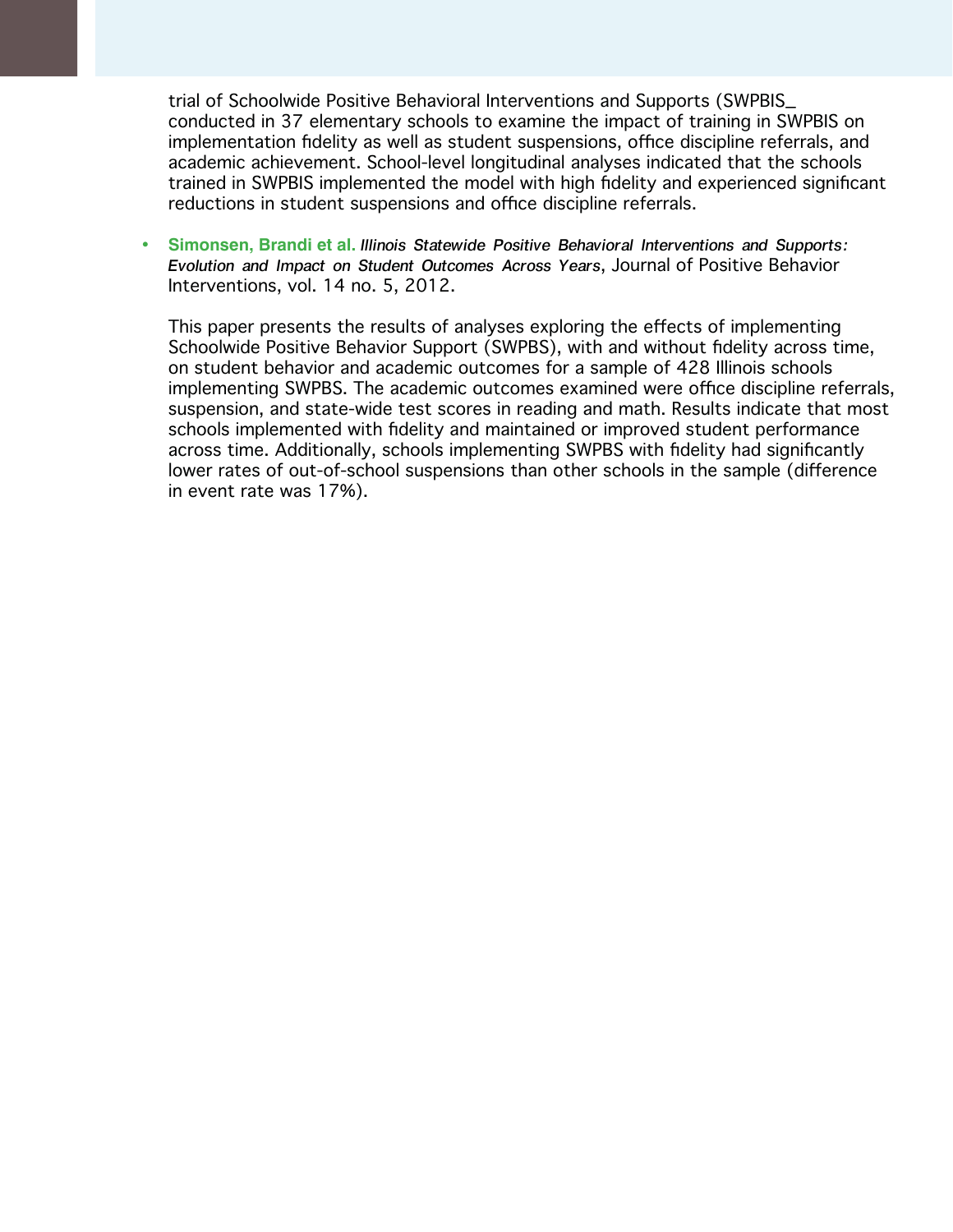# **Appendix C**

### *Additional Resources on the Local Control Funding Formula (LCFF) and Local Control Accountability Plans (LCAP)*

#### **General Resources**

- Children Now LCFF site [\(http://lcff.childrennow.org/](http://lcff.childrennow.org/))
	- ◊ This LCFF site includes Children Now's ongoing webinar series on the new funding system which cover LCFF overview, implementation and policy updates, community engagement, and opportunities for early learning programs. Website also includes resources and updates on implementation, news links, an interactive timeline, as well as district and community engagement strategies.
- Fair Share 4 Kids (<http://www.fairshare4kids.org>)
	- ◊ This website, part of a campaign to ensure that LCFF lives up to its promise to provide additional resources to high-need students, offers a wealth of information on LCFF and the latest news on the legislation and its implementation. Website includes FAQ's, a toolkit to educate the community about LCFF, and a data tool showing how much money will be directed to districts under the new legislation.
- State Board of Education and WestEd LCFF Channel ([http://lcff.wested.org/](http://lcff.wested.org/lcff-channel/) [lcff-channel/](http://lcff.wested.org/lcff-channel/))
	- ◊ The LCFF Channel provides Implementation Insight videos for viewing or download to help facilitate local implementation of LCFF. New videos are posted regularly.
- Public Advocates Local Control Funding Formula Resources ([http://www.publicad](http://www.publicadvocates.org/local-control-funding-formula-lcff)[vocates.org/local-control-funding-formula-lcff](http://www.publicadvocates.org/local-control-funding-formula-lcff))
	- ◊ Public Advocates' website includes links to overviews of the role of community engagement in LCFF implementation.

#### **Resources for Parents and Families**

- Parents Matter NOW [\(http://parentsmatternow.org/about/\)](http://parentsmatternow.org/about/)
	- ◊ Launched by Families in Schools, Parents Matter NOW is a statewide campaign to strengthen parent engagement practices across the state. The website includes the campaign's vision for authentic parent engagement, updates on LCFF implementation, FAQ's about the legislation, and links to parent fliers. Families in Schools, along with its partners, have also produced a report laying out a set of parent engagement indicators that can be used by the state and school districts to better track parent engagement activities. (http://parentsmatternow.org/wp-content/uploads/2013/11/ FIS\_ReimaginedSummaryRpt\_101413\_WithCover.pdf)